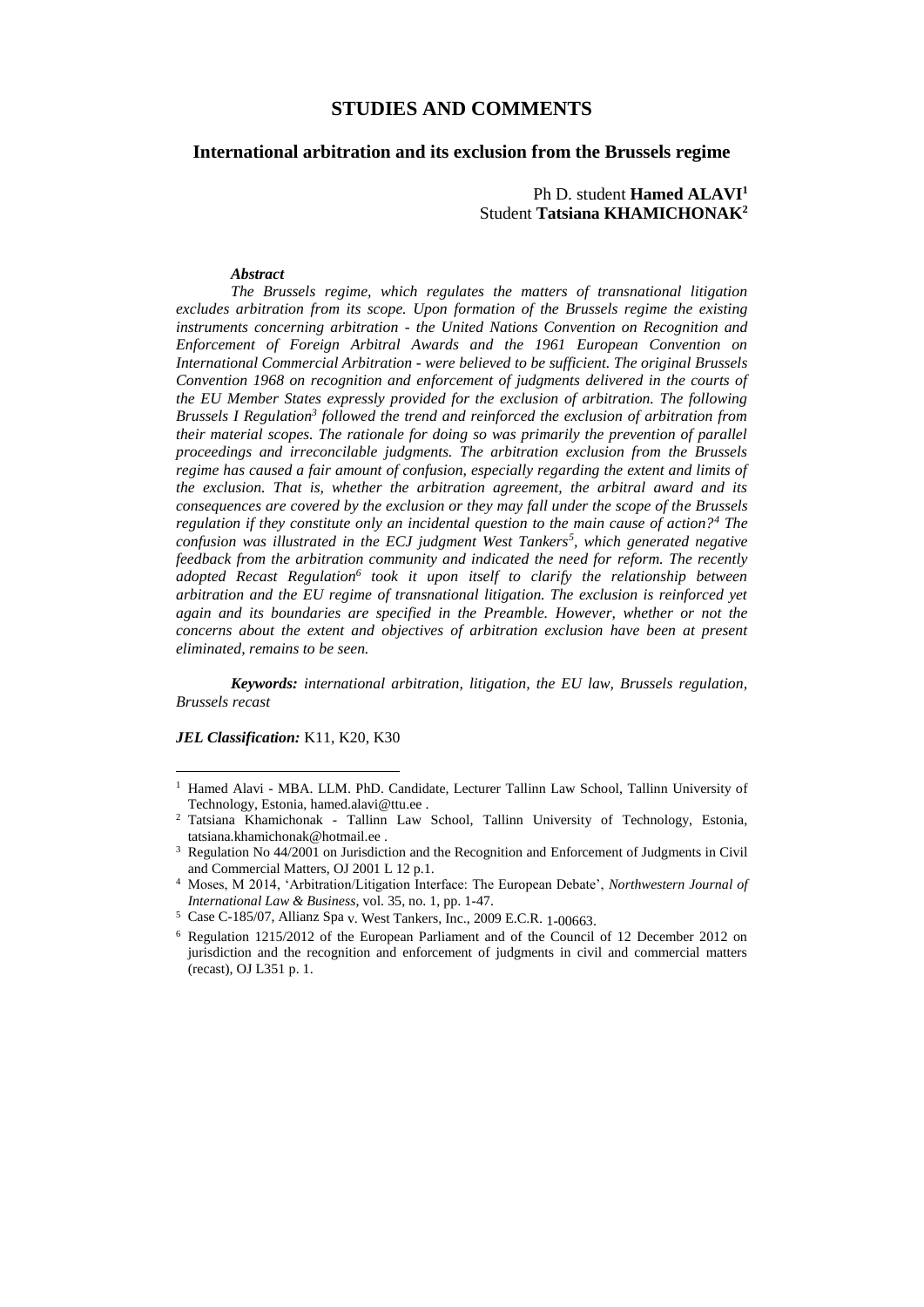#### **1. Introduction**

Arbitration is a method of dispute resolution, which relies on private parties rather than the system of state courts: the parties, thus, grant powers to a number of individuals to decide a dispute between them, effectively setting aside the power of the courts and the national procedures, in as much, however, as the extent of the law permits<sup>7</sup>. Arbitration is a popular form of dispute resolution particularly in the environment of business to resolve issues that arise of the dealings in trade. The popularity and wide reliance on arbitration flows from a number of advantages arbitration claims, such as it being less costly and much speedier that court litigation (which, in fact, might not be the case: depending on the subject of a dispute and the expertise arbitrators are required to possess to be qualified to tend to it, the costs escalate, especially in areas like computer technologies; besides, the necessity for court measures at different stages of arbitration process is likely to undermine its arguably swift nature)<sup>8</sup>, as well as conservatism of state justice and its degree of immobility<sup>9</sup>.

The paper explores the inevitable relationship between arbitration and litigation and arbitration's place within the European legislative framework. Particularly, it addresses the question of why the Brussels regime, which regulates matters of transnational litigation in the EU, has consistently excluded arbitration from under its scope. Besides the prima facie exclusion of arbitration and its rationale, the concerns raised by the extent of the exclusion are addressed as well. That is, whether the complementary to arbitration questions such as the validity of an arbitration agreement and formation of an arbitration tribunal, among others, are similarly excluded from the scope of the Brussels regime. The paper commences with introductory comment and continues by outlining the nature of arbitration and its distinctive features in Part II. Part III gives a detailed overview of the instances of court involvement in the arbitration process, which often dictates the choice of forum. Part IV discusses elaborates on the rationale for the exclusion of arbitration from the Brussels regime. Finally, Part V concludes with an inquiry of whether the confusion generated by the exclusion has been eliminated with the entry into force of the Recast Brussels Regulation and whether a separate instrument regulating arbitration in Europe is desired.

## **2 International arbitration: nature and key characteristics**

#### *2.1 Key features of international arbitration*

The need to define the notion of international commercial arbitration was not urgently felt until the adoption of the UNCITRAL Model Law on International Commercial Arbitration<sup>10</sup> in 1985, which, although not legally binding, was meant

<sup>7</sup> Palacean, C 2009, 'Forms of arbitration in international trade', *Law Annals Titu Maiorescu University*, vol. 7, pp. 117 – 128.

<sup>&</sup>lt;sup>8</sup> Carr, I & Stone, P 2014, *International Trade Law*, 5<sup>th</sup> edn, Routledge, UK.

<sup>9</sup> Palacean, C *op. cit.*, p. 117.

<sup>&</sup>lt;sup>10</sup> UNCITRAL Model Law on International Commercial Arbitration (1958) with amendments as adopted in 2006, available at the United Nations Commission on International Trade Law web-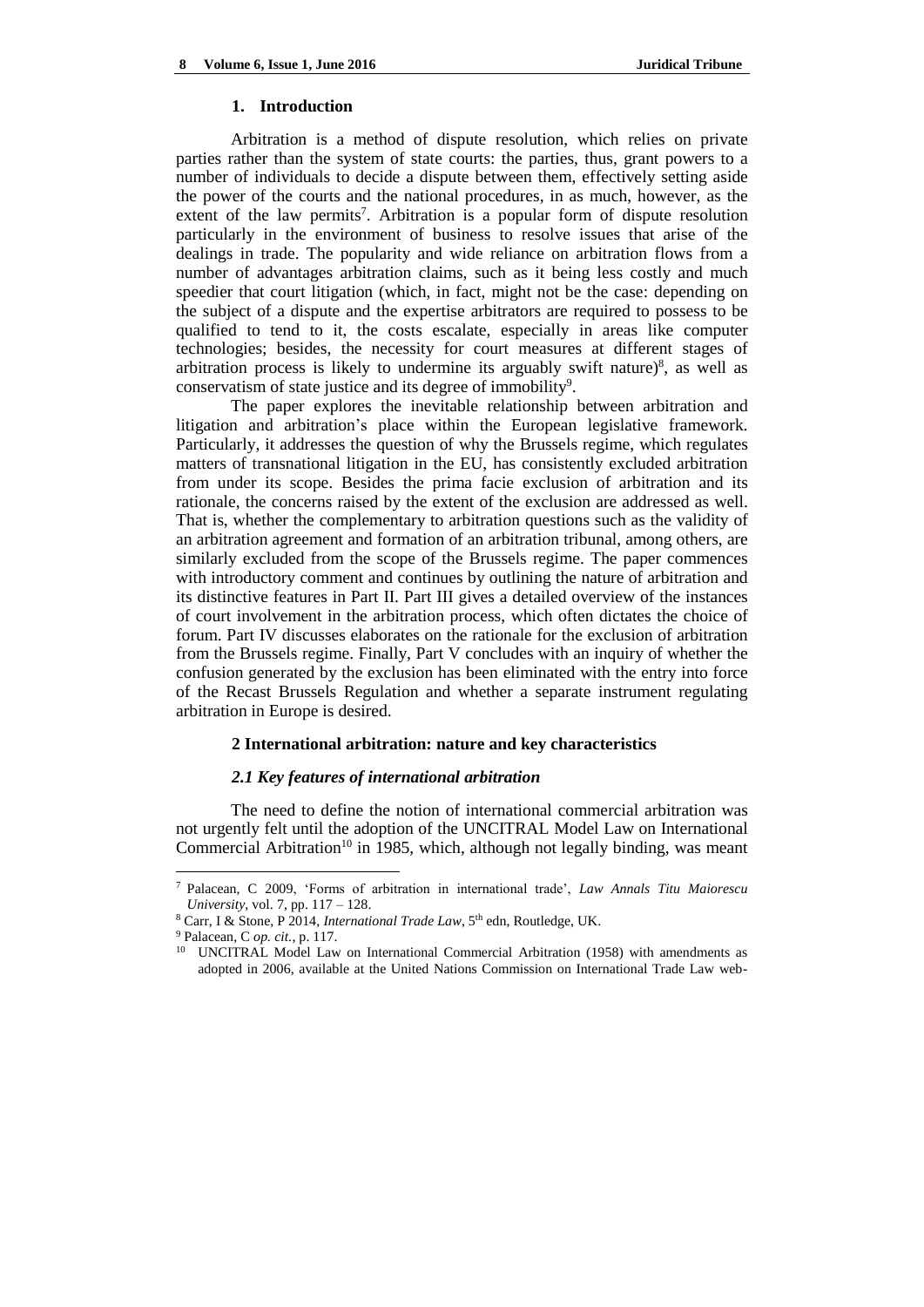$\overline{\phantom{a}}$ 

to shape and co-exist with national laws of contracting parties, relating to domestic (non-commercial) arbitration. The *sine qua non* of international arbitration<sup>11</sup> - the New York Convention<sup>12</sup> of 1958 did not call for identifying the boundaries as it applies equally to commercial and other disputes. The main feature distinguishing and challenging the sound and harmonious administration of international arbitration, as opposed to national arbitration, is that it is governed by a multitude of laws<sup>13</sup>: national, comparative, law of international conventions, as well as *lex mercatoria* and even *ex aequo* et bono. Hence, the precise definition of what is considered commercial in different jurisdictions as well as understanding of seemingly uniform word 'international' differs considerably. The variety of laws involved in the arbitral process also has an impact on how the different constituent parts of it are construed, and on the degree to which courts find themselves obliged/able to intervene. The Model Law provides, albeit in a footnote, that 'the term 'commercial' should be given a wide interpretation so as to cover matters arising from all relationships of a commercial nature, whether contractual or not', followed by a non-exhaustive list of what is understood to be a relationship of commercial nature (e.g. any trade transaction for the supply or distribution of goods or services, licensing, factoring, agency, etc). The reasons parties choose to adhere to international arbitration should a dispute arise are those of comfort and neutrality: disputes arising out of a transnational agreement necessarily involve differing jurisdictions and thus different laws that would apply in case a dispute is brought before a court. Furthermore, litigating in a foreign country involves engaging local counsel and familiarising with domestic laws, which is costly and time-consuming. Therefore, to avoid bias to either of the parties involved, international arbitration is preferred, especially if one decides to submit a dispute to one of the institutions providing dispute resolution services, them being, inter alia, the International Chamber of Commerce, London Court of International Arbitration, Australian Commercial Disputes Centre, and others. Besides, international awards are much easier to enforce, especially with the view that the parties to the New York Convention were 149 states as of 2013. On the contrary, it is clear that enforcement jurisdiction of a state stops at its national borders, and a judgment given by a court in one state can be enforced in another either on the grounds of reciprocity under existing bi- or multilateral agreements or out of courtesy of the courts, as they are under no obligation to facilitate the enforcement of judgments passed in another state.

page: < http://www.uncitral.org/uncitral/en/uncitral\_texts/ arbitration/1985Model\_arbitration\_ status.html >. [15 January 2015].

<sup>&</sup>lt;sup>11</sup> Bassler, WG 2013, 'The Symbiotic Relationship Between International Arbitration and National Courts', *Dispute Resolution International*, vol. 7, no. 2, pp. 101 – 118.

<sup>&</sup>lt;sup>12</sup> United Nations Convention on the recognition and enforcement of foreign arbitral awards (the New York Convention), United Nations Conference on International Commercial Arbitration, 1958. Text available at: < http://www.newyorkconvention.org/texts>. [15 January 2015].

<sup>13</sup> Dr. Al-Baharna, HM 1994, 'International Commercial Arbitration in a Changing World', *Arab L. Q*., vol. 9, pp. 144 – 157.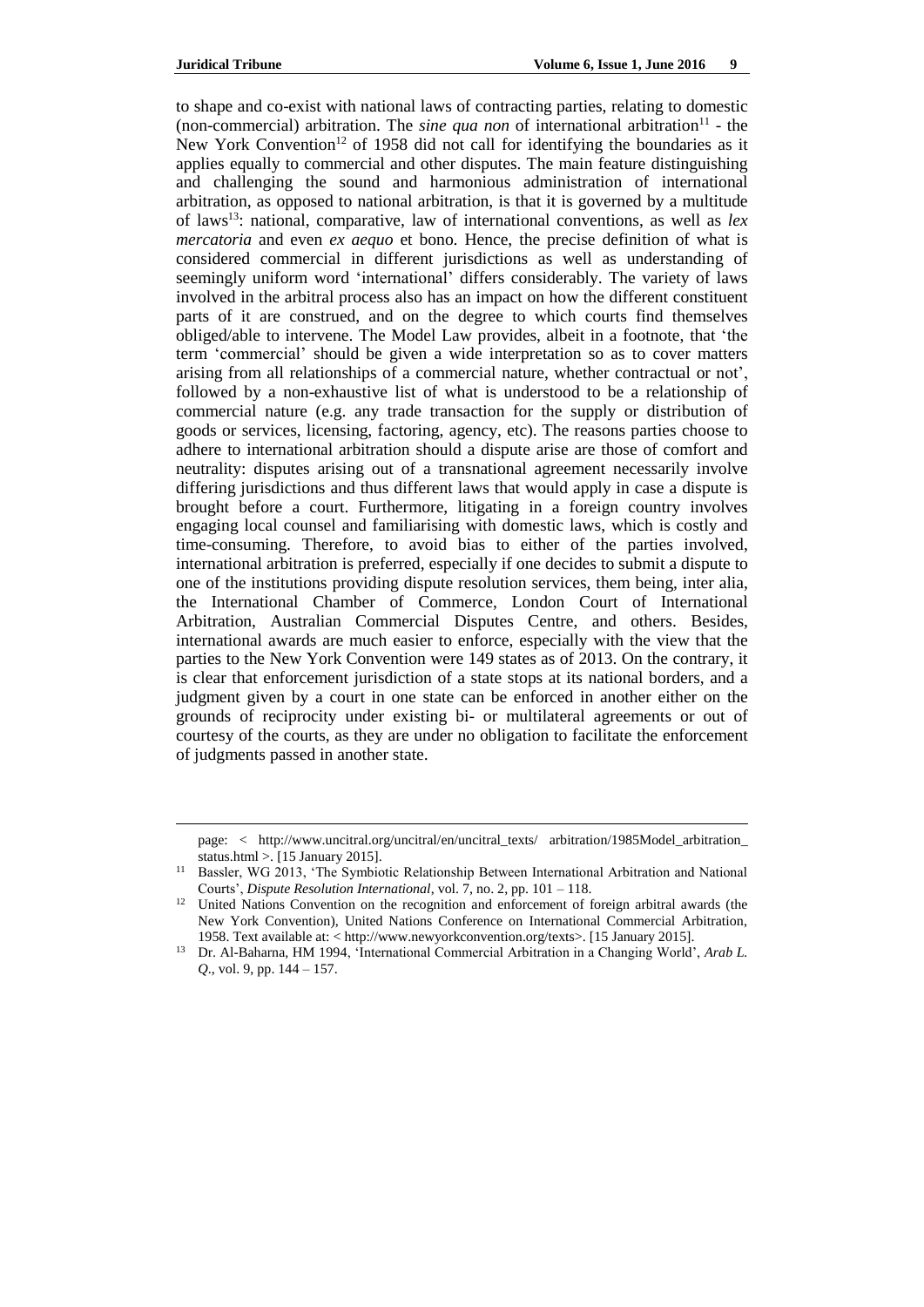#### *2.2 Why arbitrate?*

Despite the distinguished features of national and international commercial arbitration, the process the parties engage in is conceptually one and the same, subject to the variations of the applicable laws. Besides, parties can choose which form of arbitration they prefer – institutional or *ad hoc*, each having certain appeal and drawbacks. Institutional arbitration provides for a default set of arbitration rules should the parties have not agreed on one in advance or have not catered for every aspect that might come up; administration matters are also taken care of, such as setting the date, time and venue and informing the parties; the arbitral award is subject to scrutiny, such as the ICC arbitral award draft that is to be forwarded to the International Court of Arbitration for approval; administrative costs and arbitrators' fees may be fixed or a clear method provided to calculate them so as to give the parties an approximation of the total cost of arbitration. Ad hoc arbitration, on its merits, gives in to institutional in comfort as it is up to the parties to draft an arbitration agreement, or fall back onto a ready-made set of rules by reference or the national rules on arbitration at the place of *situs<sup>14</sup>* .

Arbitration is based on the consent of the parties. This is manifested in the arbitration agreement, which can take two forms: an arbitration clause in a contract (whereby parties agree to submit to arbitration any future disputes that might arise out of the contract) and a submission agreement (whereby parties decide to submit to arbitration a dispute that has already arisen)<sup>15</sup>. An arbitration clause is considered to fulfil a special function – confer jurisdiction on individuals who are to decide the potential dispute; this gives arbitrators a special power to decide on the matters related to the contract as well as on their own jurisdiction (known as the doctrine of '*Kompetenz-Kompetenz'*). With the view of its special function, another related to the arbitration agreement doctrine is '*separability*' of the arbitration clause, which essentially means that if arbitrators decide that the underlying contract is null and void, it does not lead to the loss of their jurisdiction<sup>16</sup>. Finally, the party who ceases to be enjoying the idea of submitting a dispute to arbitration might bring the dispute before a court, despite the existing arbitration clause. In this case, due to the waivable nature of arbitration jurisdiction, the lack of jurisdiction of the court is not automatic and is not decided by the court *ex officio*: the relevant objection must be filed by the defendant; otherwise this lack of challenge may be considered a tacit waiver of arbitration jurisdiction. This is important to keep in mind to better understand whether or not, and if yes then how, courts can enforce an arbitration agreement and compel parties to arbitrate.

Further, the features characteristic of arbitration are that the parties can choose arbitrators, depending on the field of expertise relevant to the issue at hand,

*<sup>14</sup>* Carr, I *op. cit*.

<sup>15</sup> UNCTAD Course on Dispute Settlement: International Commercial Arbitration, Module 5.2 '*The Arbitration Agreement*', United Nations, 2005, New York and Geneva. The course is available at: <www.unctad.org>.

<sup>16</sup> *Ibid.*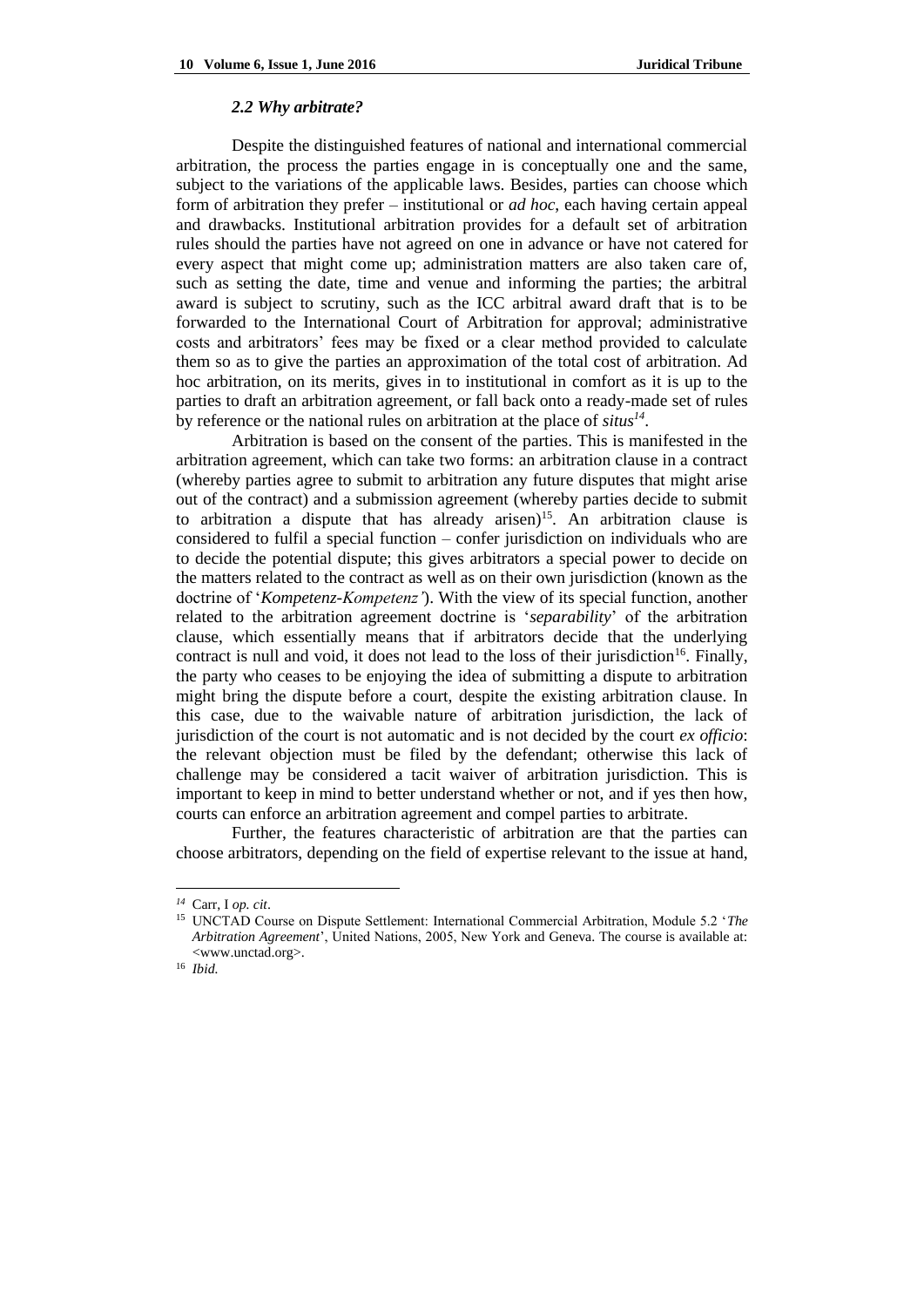which is not always available in court litigation, where the judges are burdened with a great number of concurrent cases covering a vast array of subjects. Arbitrators are appointed through cooperation between the parties and in the absence thereof – by an appointing authority or with court assistance<sup>17</sup>. Parties are also free to choose the venue/situs of the arbitral tribunal, as well as be ensured that their issue is kept confidential. Confidentiality is one of the reasons arbitration is preferred over litigation, as a duty of an arbitrator is not to disclose private information obtained in the course of and prior to arbitration proceedings to third parties, which stems from the agency nature of the arbitration agreement and the duty of diligence<sup>18</sup>. Among other features that bring particular appeal to arbitration is that arbitral award is final in the sense that it is not subject to appeal on its merits and to judicial review. Immunity from national judicial review at the enforcement of an arbitral award stage is the primary objective of the New York Convention. It is argued, however, that complete independence of arbitration and rigorous preservation of its private nature may backfire without at least some form of scrutiny. Unguided systems are more prone to abuse, and thus there is a need to seek balance between the strive of justice for judicial precision and fairness and the finality of arbitral awards, without undermining the fundamental principles of commercial arbitration<sup>19</sup>.

# **3 Relationship with litigation**

# *3.1 Court involvement*

'The great paradox of arbitration is that it seeks the co-operation of the very public authorities from which it wants to free itself<sup>20</sup>. Arbitration does not exist in isolation from national judicial systems. In as much as international commercial arbitration relies on the New York Convention for recognition and enforcement, on the UNCITRAL Model Law on International Commercial Arbitration and UNCITRAL Arbitration Rules for a harmonized system of applicable principles and practices, on the ICC Arbitration Rules for institutional arbitration of a dispute, and other international instruments that aim at creating a common legal ground for an arbitration process, there is no way around accounting for national laws of the states involved in the process at its different stages. It has been observed that arbitration had become a business rather than a calling, which has inevitably led to the decline in the standards of those involved. With this in mind, in place of peer pressure and honour some other mechanism must be found

 $\overline{a}$ <sup>17</sup> UNCTAD Course on Dispute Settlement: International Commercial Arbitration, Module 5.3 '*Arbitral Tribunal*', United Nations, 2003, New York and Geneva. The course is available at: <www.unctad.org>.

<sup>18</sup> *Ibid*.

<sup>19</sup> Gelander, JL 1997, 'Judicial Review of International Arbitral Awards: Preserving Independence in International Commercial Arbitrations', *Marquette Law Review*, vol. 80, no. 2, pp. 625 – 644.

<sup>20</sup> Prof. Williams, DAR 2012, '*Defining the role of the court in modern international commercial arbitration'*, SMU Asian Arbitration Lecture, Singapore, 2012.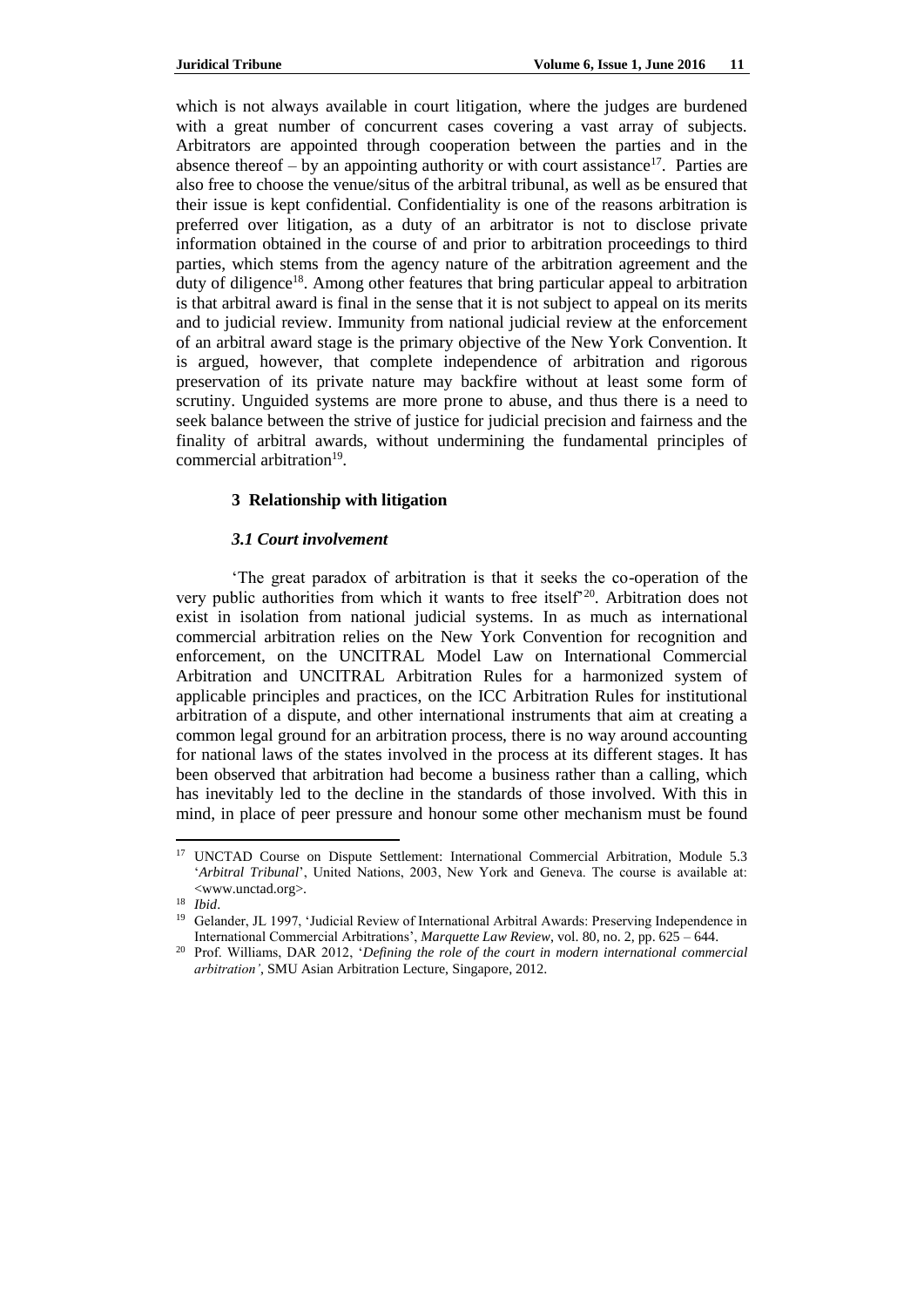so as to protect the voluntary process of arbitration from those who deviate from what has been agreed upon<sup>21</sup>.

It is clear that among the many factors to consider, the parties deciding to submit future disputes arising out of their contract to arbitration and looking for a place of arbitration suitable for both of them, shall not disregard the national laws of the place of situs. Regardless of what law the underlying contract is governed by as well as regardless of the rules applicable, even if specifically agreed upon by the parties beforehand, to the arbitration process, composition of the arbitral tribunal and appointment of arbitrators, any gaps in regulation will be effectively filled by the laws in place in the arbitral situs. By the same token, any supplementary actions that may prove necessary during, or even prior to, the process, such as interim measures of protection, may trigger court intervention and application of national laws. The survey conducted by Queens Mary University of London and White & Case in 2010 on the '*Choices in International Arbitration*' was illustrative of the fact that parties considering arbitration carefully assess the options regarding national court systems when choosing the seat of arbitration and the law applicable to the substance of the dispute<sup>22</sup>. Thus,  $62\%$  of respondents considered the 'formal legal infrastructure at the seat' to be a presiding factor when choosing the seat of arbitration; 66% considered 'neutrality and impartiality' to be of primary importance when choosing the law governing the dispute. Hence, one can assume that there are states that are favored with regard to conduct of arbitration proceedings over others. It is indeed the case: the popular arbitration venues are those, whose laws are significantly receptive to international arbitration, providing and improving the best possible conditions; according to the 2012 International Arbitration Survey by White & Case, London, Paris, New York and Geneva have been widely used by respondents over the last five years and proved very satisfactory (described as 'excellent'), whence Singapore has emerged as a regional leader in China. Regarding the seat of arbitration, the most unpleasant impression on the respondents was left by Moscow and mainland China<sup>23</sup>.

The above-said illustrates that there is a tight relationship between litigation and arbitration and neither shall disregard the other's potential of interference and influence. The question that arises is what legal grounds there are for a court to assume jurisdiction. They are, essentially, the New York Convention, the domestic laws and practices of the intervening state and the arbitration agreement via which the submission to arbitration was made, and the arbitration rules contained therein. As it is evident from the above, no two venues are the same when it comes to appeal of domestic laws, which essentially leads to 'arbitral site shopping'. This, however, may prove not to be easy in places where domestic

<sup>21</sup> *Ibid*., p. 2. Citing Lord Mustill in his foreword to *The Law and Practice of Arbitration and Conciliation* by OP Malhotra SC, 2002.

<sup>22</sup> Bassler, WG *op. cit*., pp. 103 – 104.

<sup>&</sup>lt;sup>23</sup> White & Case International Arbitration Survey 2012, Current and Preferred Practices in Arbitral Process. Available at: < http://arbitrationpractices.whitecase.com/news/newsdetail.aspx?news= 3787 >. [15 January 2015].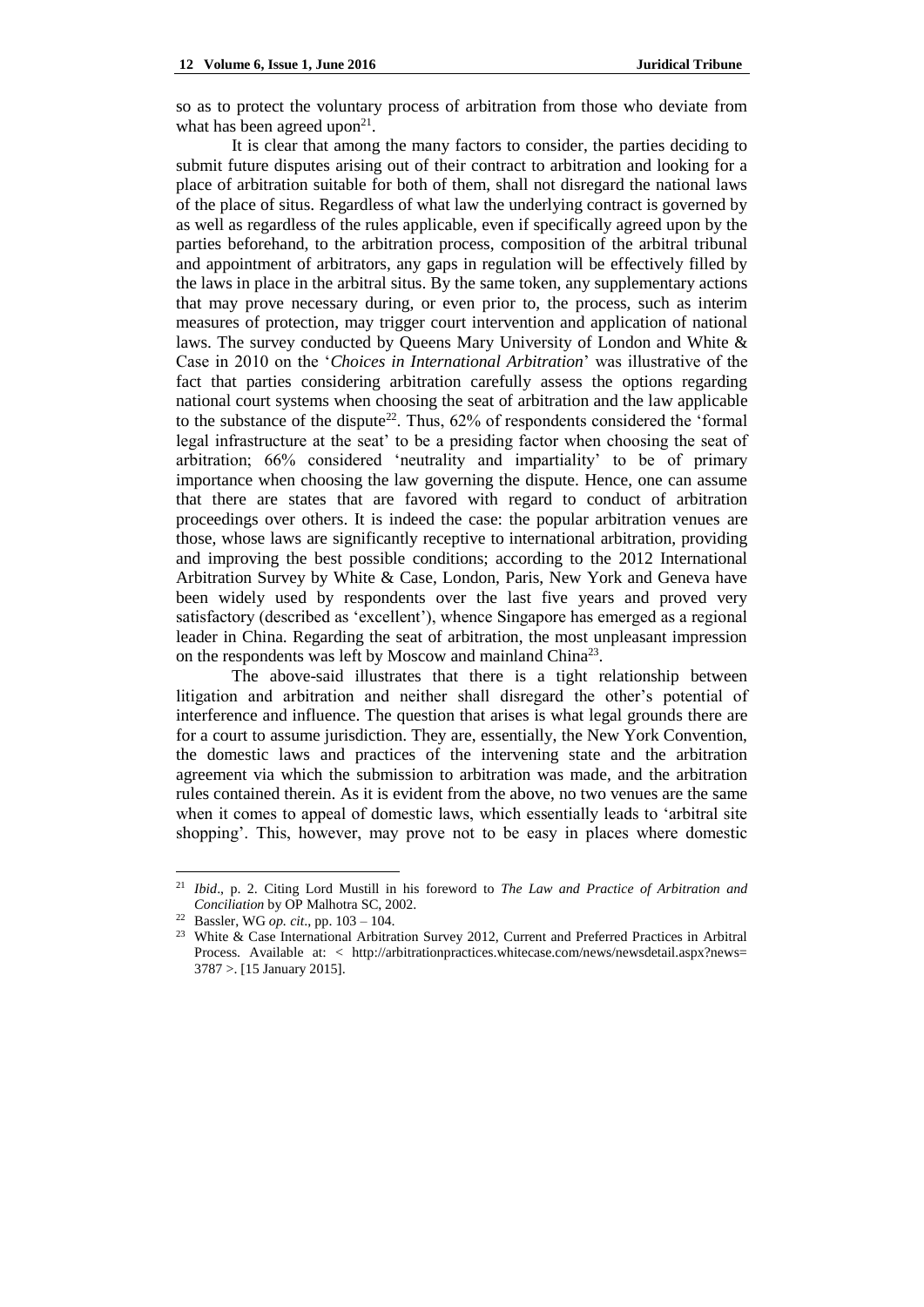provisions relating to arbitration are not transparent, are scarce, or non-existent. This may be the case with countries that traditionally have been opposed to arbitration, like many developing countries used to be. In such an instance the practice of the courts must be carefully studied to learn how various issues are approached, such as whether foreign lawyers are accepted as arbitrators or counsels, which subject matters are considered capable of being arbitrated, whether the arbitral tribunal will not be deprived of jurisdiction to rule on its own jurisdiction, and alike<sup>24</sup>. This is why there is increasing need to unify existing approaches and practices, of which UNCITRAL Model Law is one example.

The framework for the degree of court involvement is provided by the New York Convention and mirrored in essence in the UNCITRAL Model Law, the latter, however, being not binding but indicative. The framework provides the minimum and maximum degree of court involvement, leaving a spacious grey area in between that harbours many measures that can be undertaken by a court, both cooperative and obstructive<sup>25</sup>. Thus, Article II(3) of the New York Convention provides: 'The court of a Contracting State, when seized of an action in a matter in respect of which the parties have made an agreement within the meaning of this article, shall, at the request of one of the parties refer the parties to arbitration, unless it finds that the said agreement is null and void, inoperative or incapable of being performed.' The minimum degree of court intervention is an explicit obligation to refer the parties to arbitration, and as is found in Article III – recognize and enforce arbitral awards. These two obligations are the cornerstone of the Convention. In both cases, the arbitration agreement must be compliant with the requirements of Article  $II(1)$  and (2), where it is provided that the agreement must be in writing. The maximum degree of court intervention is incorporated in the implied provision of Article II(3), which is  $-$  to not take any measures incompatible with the obligation to refer the parties to arbitration. However, as it was mentioned above, the room left uncovered in between the two framework boundaries allows room for interpretation as to what measures are indeed incompatible with the said obligation.

Finally, alongside the New York Convention and national laws and practices, the power of the courts to intervene may be modified by the arbitration agreement of the parties. Thus, parties may agree in advance as to what actions they see as permissible to be undertaken by a court in the process of arbitration. This, however, can only be done within the confinement of what is allowed under the domestic laws. The implications that it brings is that when the parties decide to increase the power of the court (usually it is very unlikely to be possible to grant a court powers beyond what is laid down by statute) or exclude some of the powers of the court (depending, again, on the extent of domestic laws: thus, powers closely related to mandatory provisions and public policy are unlikely to be capable of limitation), it first of all, may be subject to special requirements, and secondly, it is highly dependable on domestic legislation. Hence, a surer way for the parties to

<sup>24</sup> Course on DS 5.8, p. 10.

<sup>25</sup> Course on DS 5.8, p. 7.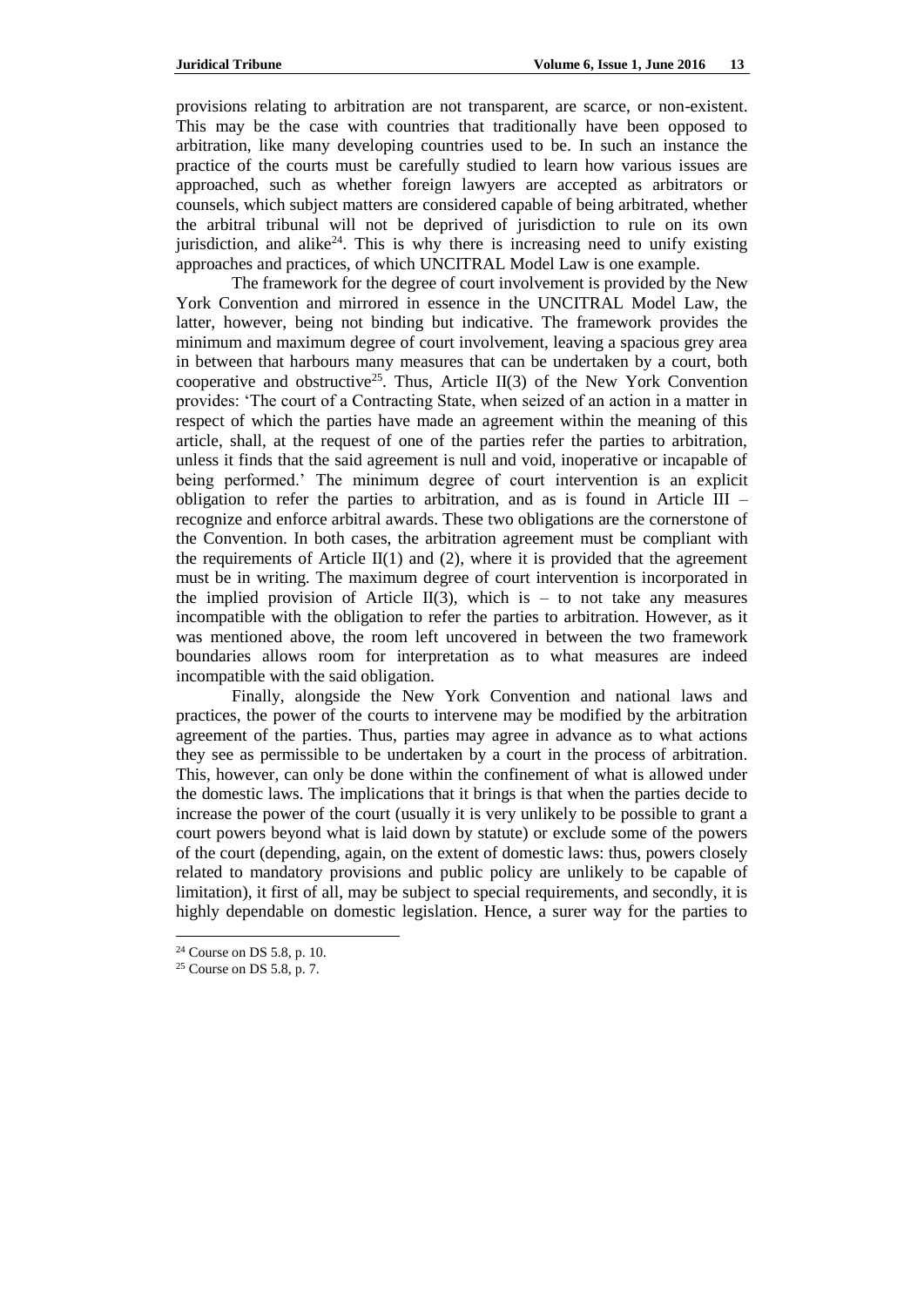$\overline{\phantom{a}}$ 

predict the degree of court intervention is to exercise their power of choice of arbitral situs, within which the modifications of the courts powers are then to be assessed.

## *3.2 Court involvement at different stages of arbitration process*

It is a popular misconception that the only way a court gets involved in an arbitration process is at the stage of recognition and enforcement of arbitral awards, due to the fact that arbitration is devoid of the centralized system of enforcement in place within a nation state. It is indeed a fact that unless the parties willingly comply with the arbitration award, it is up to the state courts to compel compliance. The major international instrument for the regulation of recognition and enforcement of arbitral awards – The New York Convention 1958 – provides in Article 3 that contracting parties shall recognize as binding and enforce arbitral awards without imposing conditions or fees more onerous than those applicable to domestic arbitral awards. The New York Convention abolishes the principle of 'double exequatur', which was a rule under the Geneva Convention 1927 and according to which a party seeking enforcement had to prove conditions necessary for enforcement<sup>26</sup>: thus, it had to obtain a declaration from the courts of the arbitral situs that arbitration was final and enforceable there, and only after that it could proceed to enforcing it in a different state. This complicated process was abolished, and the New York Convention provides for only a limited number of grounds, on which a state party can refuse enforcement and recognition of a foreign award. The exhaustive list of proper grounds is laid down in Article V of the Convention, which include incapacity of the parties to the arbitration agreement or invalidity of the agreement under the law; the party against whom the award is invoked was unable to present their case, due to improper notice or otherwise; the award is granted on an issue outside the scope of the arbitration agreement; the composition of the arbitral tribunal or arbitration process was not compliant with the agreement of the parties; the award has not become binding on the parties yet, or has been set aside or suspended. In addition to the grounds pertaining to a deficiency in the arbitration process per se, recognition and enforcement may be refused where the subject matter of the dispute is not capable of resolution through arbitration under the law of the state where recognition and enforcement is sought; or where recognition and enforcement are contrary to public policy of that state (Article V  $(2)$ ).

This reversed focus on what seems to be the final step in the process of arbitration was intentionally made a forerunner to the subsequent discussion so as to disillusion the reader as to the solitary existence of arbitration, and address the popular understatement of the degree of court intervention straight away. As will be seen in the following, it is in no way confined to recognition and enforcement of arbitral awards, but may be present at virtually any stage of arbitration process, or

<sup>26</sup> Redfern, A, Hunter, M, Blackaby, N & Partisides C 2004, *Law and Practice of International Commercial Arbitration*, 4th edn., Sweet & Maxwell Ltd, London, UK.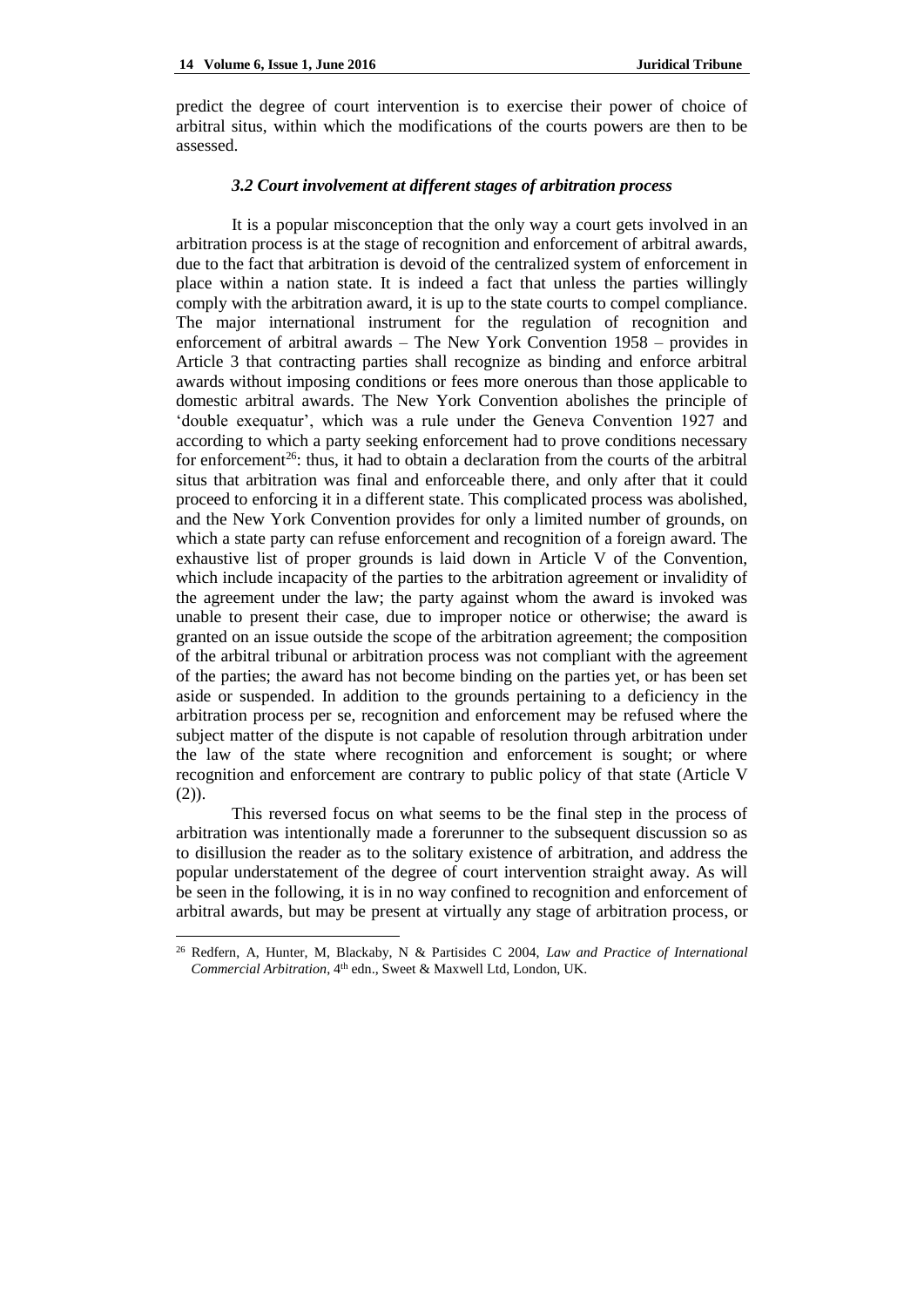even before the commencement of it (as regards the enforceability of the arbitration agreement). The UNCITRAL Model Law gives an outline of instances, which may trigger court involvement, those being interim measures of protection, appointment and challenge of arbitrators, jurisdiction of the arbitral tribunal and setting aside the award. Namely, it is expressly provided in Article 5 of the Model Law that 'In matters governed by this law, no court shall intervene except where so provided by this law'. This would make for one remarkably clear provision were the Model Law legally binding; instead, it can be incorporated into the domestic law of a state or a domestic law can be largely based on its pattern<sup>27</sup>.

As was mentioned above, counterintuitive to the perception of arbitration as a form of dispute resolution separate from and alternative to court litigation, court intervention does not always mean that the expectations of the parties as to the efficiency they opted to is jeopardized. A healthy degree of court involvement is necessary due to the private nature of arbitration and lack of enforcement mechanisms. The other side of the force is indeed the darker side, where courts intervene when stringent national provisions dictate so, such as the case with antisuit and even more so – anti-arbitration injunctions. Let us look at these in some detail.

Anti-suit injunctions have been referred to under the scope of Article II(3) of the New York Convention, where the courts shall refer parties to arbitration at the request of one of the parties, unless it finds that the underlying arbitration agreement is invalid, that is – not compliant with the requirements in Article  $II(1)$ and (2). It is important to see here, that the Convention places no obligation on a court to compel arbitration, rather – it shall *refer* the parties to arbitration, thus acknowledge the existence of the concluded to this end arbitration agreement. Interestingly, this interpretation differs depending on jurisdiction, and although not very common, enforcement of an arbitration agreement is possible. Thus, the US courts can boast the widest powers to compel arbitration should one party to a contract decide to violate the arbitration clause; even more so  $-$  the party that is thus ordered by a court to participate in arbitration and ignores it nonetheless, may be held in contempt of court<sup>28</sup>. In Europe, the approach towards anti-suit injunctions has changed very recently  $-$  January 10<sup>th</sup> 2015 is the date when the new Regulation Brussels I Recast<sup>29</sup> came into force. The Recast Regulation restates the

<sup>&</sup>lt;sup>27</sup> UNCITRAL Model Law on International Commercial Arbitration (1958) with amendments as adopted in 2006, available at the United Nations Commission on International Trade Law webpage: < http://www.uncitral.org/uncitral/en/uncitraltexts/ arbitration/1985Model\_arbitration\_ status.html >. [15 January 2015]. Its current status, together with the amendments of July 2006 providing for a more detailed regulation of interim measures, is that it has been adopted by 67 states in a total of 97 jurisdictions.

<sup>28</sup> Bassler, WG *op. cit*., pp. 106 – 107.

<sup>&</sup>lt;sup>29</sup> Regulation (EU) No 1215/2012 of the European Parliament and of the Council of 12 December 2012 on jurisdiction and the recognition and enforcement of judgments in civil and commercial matters (recast), OJ L 351/1 20/12/2012. Text of the Regulation available at:  $\lt$  http://eurlex.europa.eu/LexUriServ/LexUriServ.do?uri=OJ:L:2012:351:0001:0032:en:PDF >. [15 January 2015].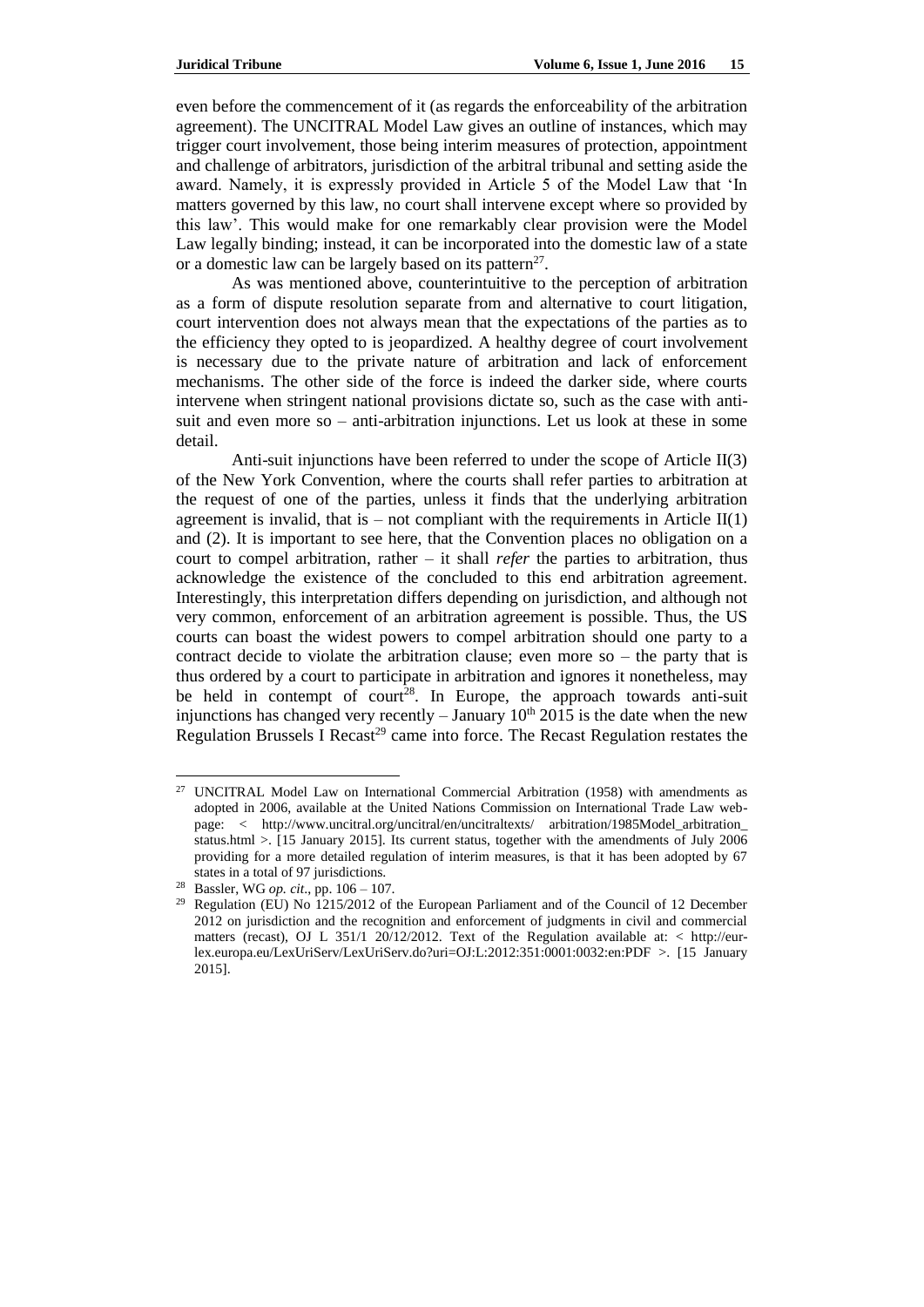exclusion from the scope of Brussels I of arbitration. Recital 12 expressly provides that 'nothing in this Regulation should prevent the courts of a Member State, when seized of a matter in respect of which the parties have entered into an arbitration agreement, from referring the parties to arbitration, from staying or dismissing the proceedings, or from examining whether the arbitration agreement is null and void, inoperative or incapable of being performed, in accordance with their national law'. This essentially changes the status quo since the 2009 *West Tankers* case<sup>30</sup>, in which the ECJ ruled that a court of a Member State *could not* order an anti-suit injunction or other measure restraining proceedings in another Member State, on the grounds that they would be contrary to a pending arbitration (thus, due to the exclusion of arbitration from the scope of the Brussels I Regulation, the doctrine of *lis pendens* did not apply and so, as a result, this would likely lead to parallel court and arbitration proceedings and a risk of contradictory judgments). Anti-suit injunctions, however, can be argued to be beneficial to the parties and facilitate rather than impede the arbitration process, and rightfully so.

The more controversial case is anti-arbitration injunctions. Fortunately, it is not a common phenomenon. Again, common and civil law countries have differing approaches in this regard: common law, even though being more liberal with court intervention when it comes to anti-suit injunctions, reserves the possibility of anti-arbitration injunctions to a restricted number of circumstances; civil law countries, such as France, Sweden and Switzerland lack legal grounds whatsoever to grant such injunctions and any of these granted in a foreign state shall not be enforced $31$ . Anti-arbitration injunctions generally serve the purpose of protecting local companies by national courts, despite existing legitimate arbitration agreements. The effect of such an injunction is temporary only, designed as a delaying tactic to gain leverage to settle the case; such a move shall not empower a company that has agreed to submit any disputes arising out of an international agreement it is a party to arbitration, to employ its domestic courts to rewrite such an agreement<sup>32</sup>. In as much as this is a slippery slope, it is currently observed in a number of developing countries and only a handful of cases from other jurisdictions.

Anti-suit and anti-arbitration injunctions are one form of measures that the parties to an arbitration agreement may seek. And whence, as it has been shown above, the position of the courts differs depending on jurisdiction and on either of the two injunctions sought, courts are generally more lenient towards interim measures of protection (IMP) that aim to assist international arbitration proceedings and preserve the parties' procedural and/or economic rights<sup>33</sup>. The

<sup>30</sup> Case C-185/07 *Allianz Spa and Generali Assicurazioni Generali Spa v West Tankers Inc* [2009] ECR I-663.

<sup>31</sup> Bassler, WG *op. cit*., p. 107.

<sup>&</sup>lt;sup>32</sup> Bisho, D, 'Combatting arbitral terrorism: anti-arbitration injunctions increasingly threaten to frustrate the international arbitral system', King & Spalding, Houston. Retrieved from: < http://www.kslaw.com/library/pdf/bishop7.pdf>. [15 January 2015].

<sup>33</sup> Falconer, C & Bouchenaki, A 2010, 'Protective Measures in International Arbitration', *Business Law International*, vol. 11, no. 3, pp. 183 – 194.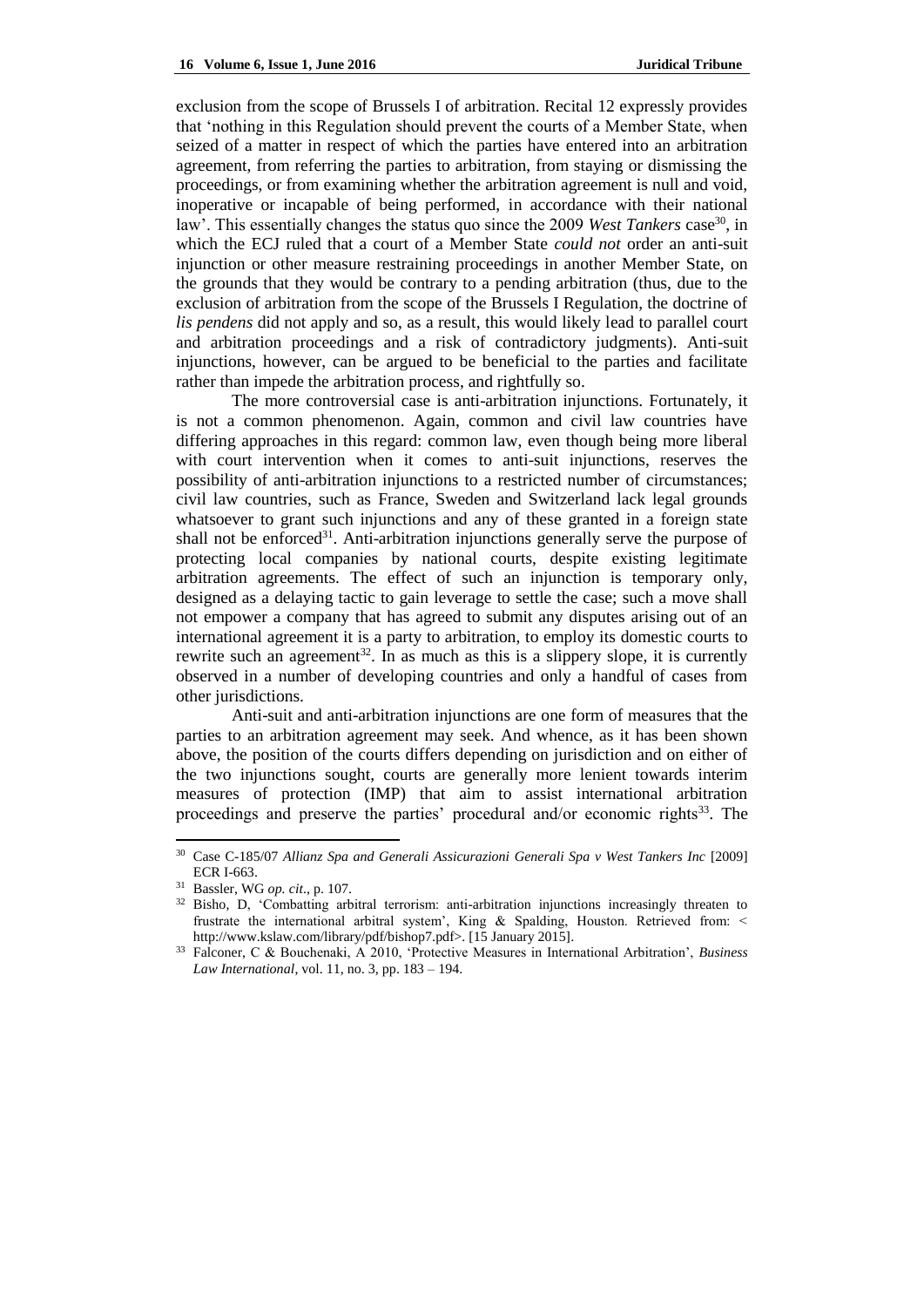issue of preserving the status quo is akin to litigation, when it is necessary to issue an injunction before the dispute is effectively resolved and its resolution is final and enforceable. IMP can thus include 'any temporary measure ordered by the arbitral tribunal pending the issuance of the award by which the dispute is finally decided', such being, inter alia, attachments, injunctions, and posting of security for costs<sup>34</sup>. IMP in an arbitration process suffer from the same lack of an enforceability mechanism characteristic of the private nature of arbitration that compels the parties to either turn to court for the respective enforcement of such measures, or request the court to issue such measures. Therefore, it seems that the ultimate effect of IMP ordered by an arbitral tribunal holds on the same premise as the functioning of the very arbitration process – the need of the participating parties to live up to their covenants and respect the arbitration decisions pertaining thereto.

The inability of an arbitral tribunal to enforce IMP calls for inevitable court assistance. The ability of a national court to uphold an IMP depends on the provisions of domestic law as well as on whether such measures are within the ambit of the jurisdiction of the arbitral tribunal. Considering the domestic laws of the place where enforcement of IMP is sought and the court practice, it is safe to assume that the court will be more inclined to enforce measures that it is familiar with and those that it would likely order in a domestic process. A curious situation surfaces, when one looks into the scope of the New York Convention, which does not cover enforcement of interim measures per se. However, courts in some states are willing to interpret Article III of the Convention, which provides for recognition of arbitral awards as binding and enforcing them according to national provisions, as obliging courts to also enforce interim measures when they are issued in a form of an award instead of a procedural order. Dissenting jurisdictions rely on one of the provisions for refusal of recognition and enforcement in Article V, which is that an award cannot be enforced if it has not yet become binding. Besides willingness or reluctance of the courts to enforce IMP is the form of an award, arbitrators, too, are sometimes opposed to the idea because such form would allow a measure of stability inconsistent with the very nature of interim measures, or simply because of the doubtful availability of such an option altogether<sup>35</sup>.

IMP are not always available for an arbitral tribunal, firstly, because such measures may prove necessary before a tribunal is even constituted. The necessity may flow from a situation where a party initiates proceedings to challenge the validity of an arbitration agreement or despite its existence with the view of avoiding arbitration<sup>36</sup>. This has been previously addressed in the context of Article II (3) of the New York Convention, according to which a court shall refer parties to

<sup>34</sup> Ferguson, SM 2003, 'Interim Measures of Protection in International Commercial Arbitration: Problems, Proposed Solutions, and Anticipated Results', *Currents International Trade Law Journal*, vol. 12, pp. 55 – 67.

<sup>35</sup> Course on DS 5.8, p. 16.

<sup>36</sup> Lew, JDM 2009, 'Does National Court Involvement Undermine the International Arbitration Process?', *American University International Law Review*, vol. 24, no. 3, pp. 489 – 537.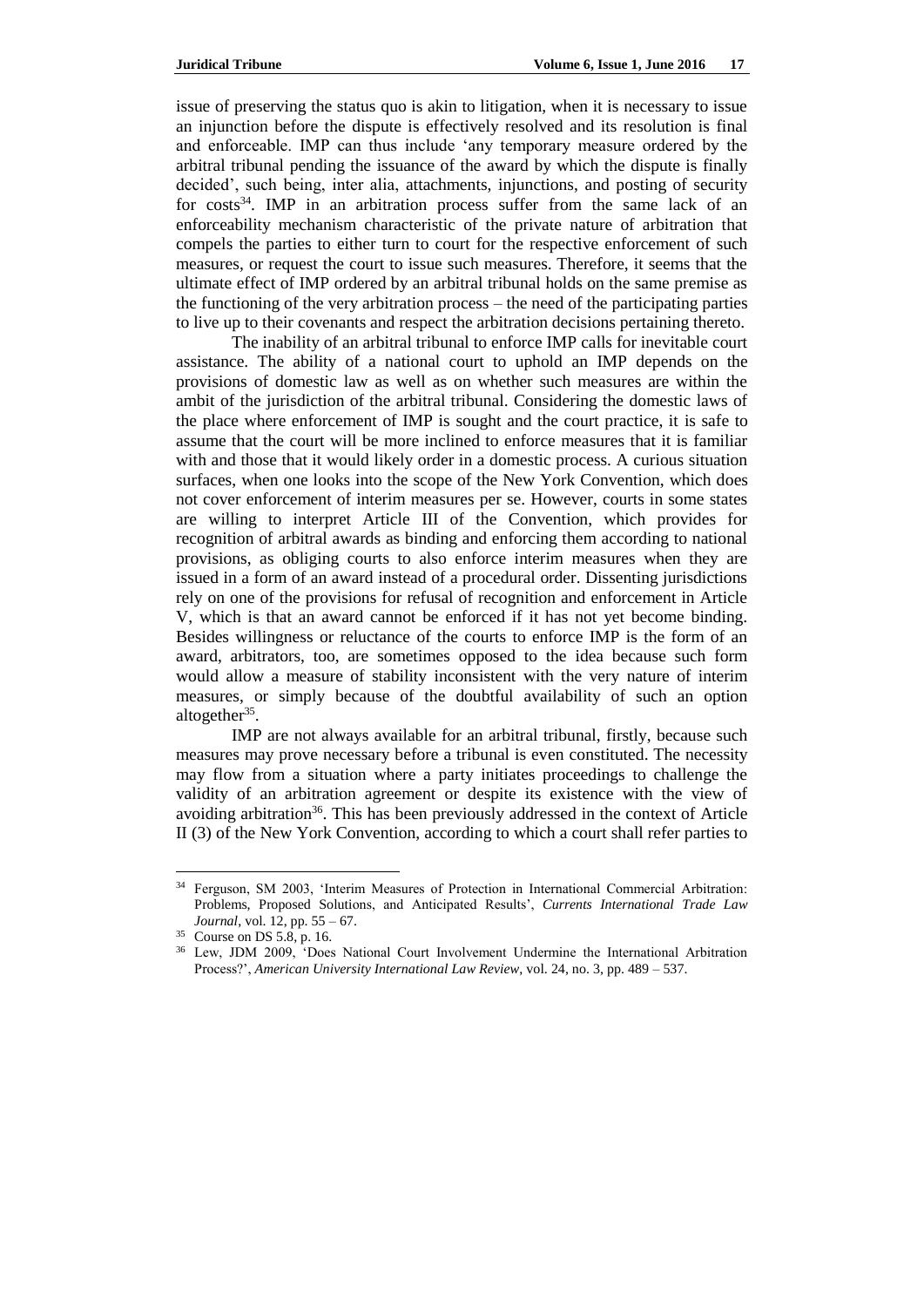arbitration, and the corollary issue of anti-suit and anti-arbitration injunctions. It must be noted here that the ICC has also introduced a mechanism for seeking protective measures prior to the constitution of the arbitral tribunal – the Pre-Arbitral Referee Procedure, in force since 1990. The Rules are designed to assist situations that require emergency measures at very short notice through an appointment of a referee; they are not to be understood as substitution to arbitration or state courts with respect to the substance of a dispute  $37$ . The Rules are separate from the ICC Arbitration Rules, so the parties must have made sure to incorporate them by reference to their arbitration agreement beforehand<sup>38</sup>.

Secondly, some provisional measures may need to bind third parties, which is beyond the powers of a tribunal, and rather, within the reach of state courts. The amendments to the UNCITRAL Model Law of 2006 sought a more detailed regulation of interim measures and increased the power of arbitrators in this regard. Currently, Article 17 of the Model Law provides that arbitrators may issue IMP even *ex parte*, which has been subject to extensive criticism as being incompatible with the very nature of an arbitrator's mission<sup>39</sup>.

It has been discussed above that the framework outlining the minimum and maximum degree of court intervention leaves out room for interpretation as to what measures are meant in Article II(3) of the New York Convention as incompatible with it. Hence, some jurisdictions take a stand that IMP are contrary to the very nature of arbitration altogether (some jurisdictions choose to follow a noninterventionist approach and let arbitration be. Such are, for example, the Canadian courts – Quebec and Ontario – that decided they lacked general power to review procedural rulings by arbitrators; German courts previously have also held that setting aside proceedings against interim orders by arbitral tribunals is inadmissible) $40$ ; others allow for interim measures both prior and during arbitration proceedings. Therefore, the availability of IMP depends greatly on the domestic law of the court, from which such order or its enforcement is sought.

Another hallmark of arbitration process that is likely to attract court involvement is the stage of constitution of the arbitral tribunal and challenge of arbitrators. Here, the previously discussed distinction between institutional and ad hoc arbitration must be brought to light. Whence it is clear that in a trial it is not at the discretion of the parties to choose a judge to one's liking, appointment of arbitrators by choice via an arbitration agreement is what makes arbitration attractive. Thus, parties can either name the individuals empowered to decide the potential dispute in the arbitration agreement, or provide/refer to a mechanism that would effectively secure the appointment of arbitrators. In ad hoc arbitration court involvement is particularly likely: a court might be called upon to cooperate with

<sup>&</sup>lt;sup>37</sup> Pre-Arbitral Referee procedure, International Chamber of Commerce web-page. Available at: < http://www.iccwbo.org/products-and-services/arbitration-and-adr/pre-arbitral-referee/>. [15 January 2015].

<sup>38</sup> Falconer, C & Bouchenaki, A *op. cit*., p. 188.

<sup>39</sup> *Ibid*., p. 190.

<sup>40</sup> Bassler, WG *op. cit*., p. 109.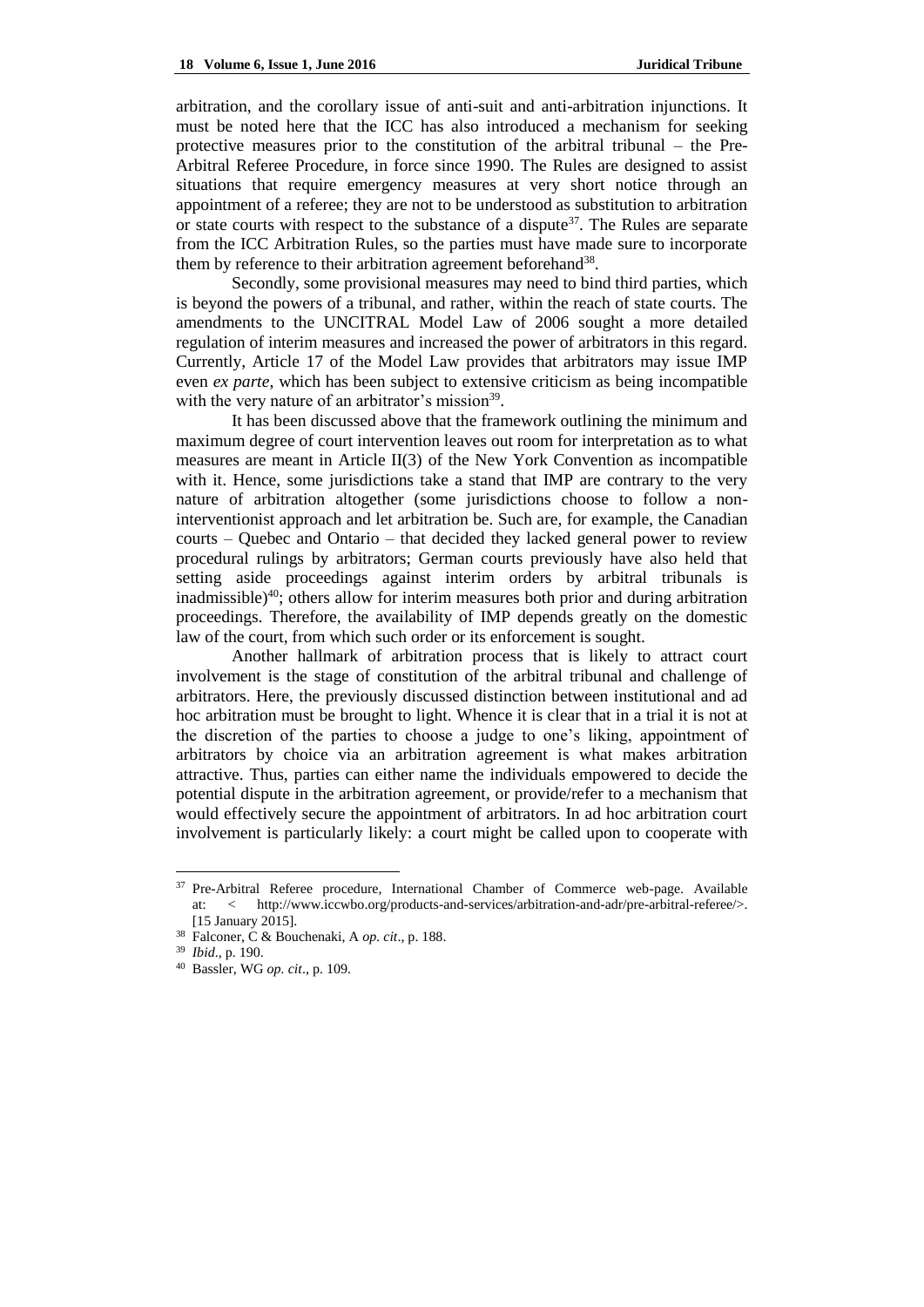the parties within the scope of their arbitration agreement and the mechanism chosen by them, or employ the default mechanism provided by the national law of the arbitral situs. In both cases a degree of familiarity by the parties with the respective law is crucial, as the court is not obliged to follow the arbitration agreement to the letter, and may refuse to appoint arbitrators in a way anticipated by it if it deviates from the statutory mechanism. Such rejection will render the agreement 'inoperative and incapable of being performed', unenforceable and for want of a better word, useless. This stems from the fact, as has been previously discussed with regard to the modification, increase or exclusion of court powers by agreement of the parties, that the source of court power is essentially the law, and unless the court does not find a proper legal ground in domestic law, the arbitration agreement granting the court powers of appointment of arbitrators would be, again, unenforceable<sup>41</sup>. Institutional arbitration is not immune from this either, and regardless of the mechanism the parties rely on in the arbitration agreement, they shall ensure that it is not foreign to the jurisdiction where they plan to arbitrate, or that the courts in the place of situs have a tradition of respect towards institutional appointing mechanisms.

The court involvement in the challenge of arbitrators follows a similar pattern to the constitution of the tribunal, differentiating between ad hoc and institutional arbitration as well. The parties opting for ad hoc arbitration, while catering for the appointment mechanism, often overlook the issue of challenge of arbitrators. Therefore, so long as the New York Convention does not cover the challenge and provided that that the arbitration is not governed by the UCITRAL Model Law, the issue will fall under the national law of the state where the arbitration process takes place. Institutional arbitration usually lays down provisions relating to the challenge of arbitrators, empowering the respective institution with the issue, hence eliminating the necessity of court involvement. However, depending on the jurisdiction, issues may arise when a court admits a challenge submitted to it directly or offers judicial review of the decision of the arbitral institution on the challenge (this may be the case in jurisdictions where international commercial arbitration is not common) $^{42}$ .

Finally, but no less important in the arbitration process is the setting aside of the arbitral award. This is not to be confused with the refusal of its enforcement, which has different legal grounds and effects. Here the primary interest pursued in arbitration is contrasted with that of a court: once the latter is concerned with both dispute settlement and effective administration and enforcement of the law of the state, the primary focus of the former is essentially resolving a conflict, hence meticulous application of the law and matters of public interest resort to the background. This is essentially why arbitral tribunals are not hierarchically structured and no appeal is usually authorized (except the rare instances of appeal to a second arbitral tribunal). Therefore, the only way the procedural legitimacy of an arbitral process may be scrutinized is at the time of enforcement of an arbitral

<sup>&</sup>lt;sup>41</sup> Course on DS 5.8, pp.  $21 - 22$ .

<sup>42</sup> *Ibid*., p. 26.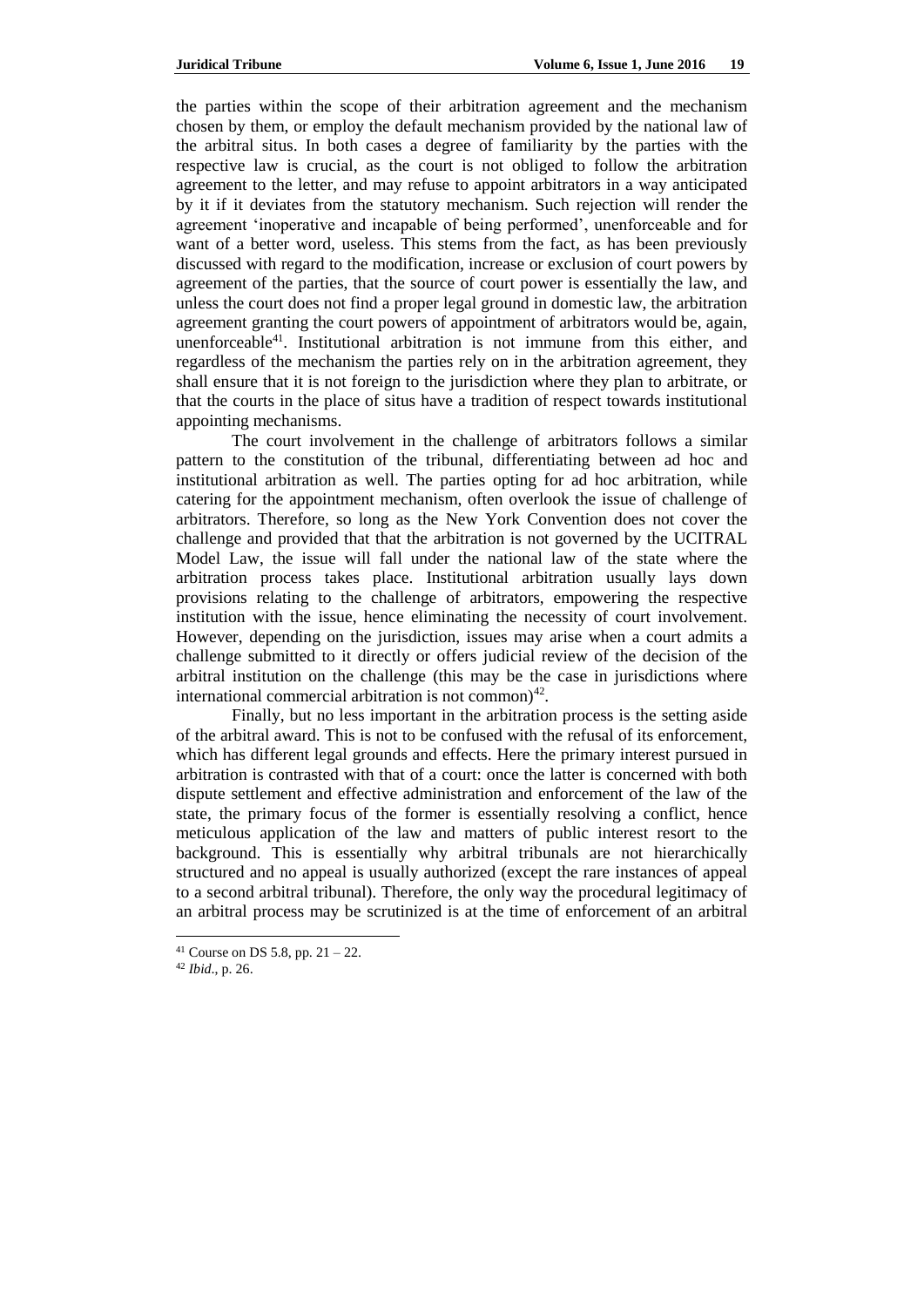award, which can be denied due to a short list of reasons provided in Article V of the New York Convention. It, however, would not be entirely accurate unless the setting aside of an arbitral award as a method of control was addressed. Unlike recognition and enforcement that is decided by the courts and according to the laws of the state where such recognition and enforcement are sought, setting aside of an award employs the laws and the courts of the place of the arbitral situs. The paramount difference between denial of enforcement and setting aside is the extent to which the legal status of the award is affected. Refusal to enforce an award does not affect its status in any manner, making the party seeking to enforce an award in the courts of one state and being rejected on the grounds of, for instance, public policy, able to try to enforce the award in another state, whose public policy provisions might prove less stringent or whose courts turn out to be more hospitable. On the contrary, when an award is set aside by the court of the place of arbitration, it is essentially rendered unenforceable, which creates a defence under Article V(1)(e) of the New York Convention (providing as one of the grounds for recognition and enforcement that the award has not yet become binding, has been set aside or suspended), which can be invoked any time and in any court the award it sought to be enforced. It has been interestingly noted, however, that the language of the New York Convention with this regard leaves much room for confusion: inter alia, it is unclear whether courts are obliged or only authorized to refuse an award previously set aside (such discretion/duty is interpreted differently depending on the translation of the original text of the Convention<sup>43</sup>. As with the majority of instances discussed above, it is up to the law of the arbitral situs to determine the grounds on which an award can be set aside, which may be modified by agreement of the parties subject to the applicable mandatory rules of the respective national law.

# **4 Exclusion of arbitration from the Brussels regime**

It has been noted that historically international arbitration and EU law have existed in parallel without coming much in contact with one another. The cohabitation started in 1958 with the adoption of the Treaty Establishing the European Economic Community (today the TEU) and in the same year - New York Convention, both of which pursued their own policy objectives. Whereas arbitration within the EU offers a forum for application of EU's private law, arbitral tribunals are not authorised to make requests for preliminary rulings on the validity of the EU law provisions to the ECJ. $^{44}$  This in coupe with the consistent exclusion of arbitration from the Brussels Regime has made EU law and international arbitration develop along different routes, absent any close interaction.

<sup>43</sup> *Ibid*., p. 30.

<sup>44</sup> Bermann, GA, 'Navigating EU Law and the Law of International Arbitration', *Arbitration International*, vol. 28, no. 3, pp. 397-445 (p.400-401).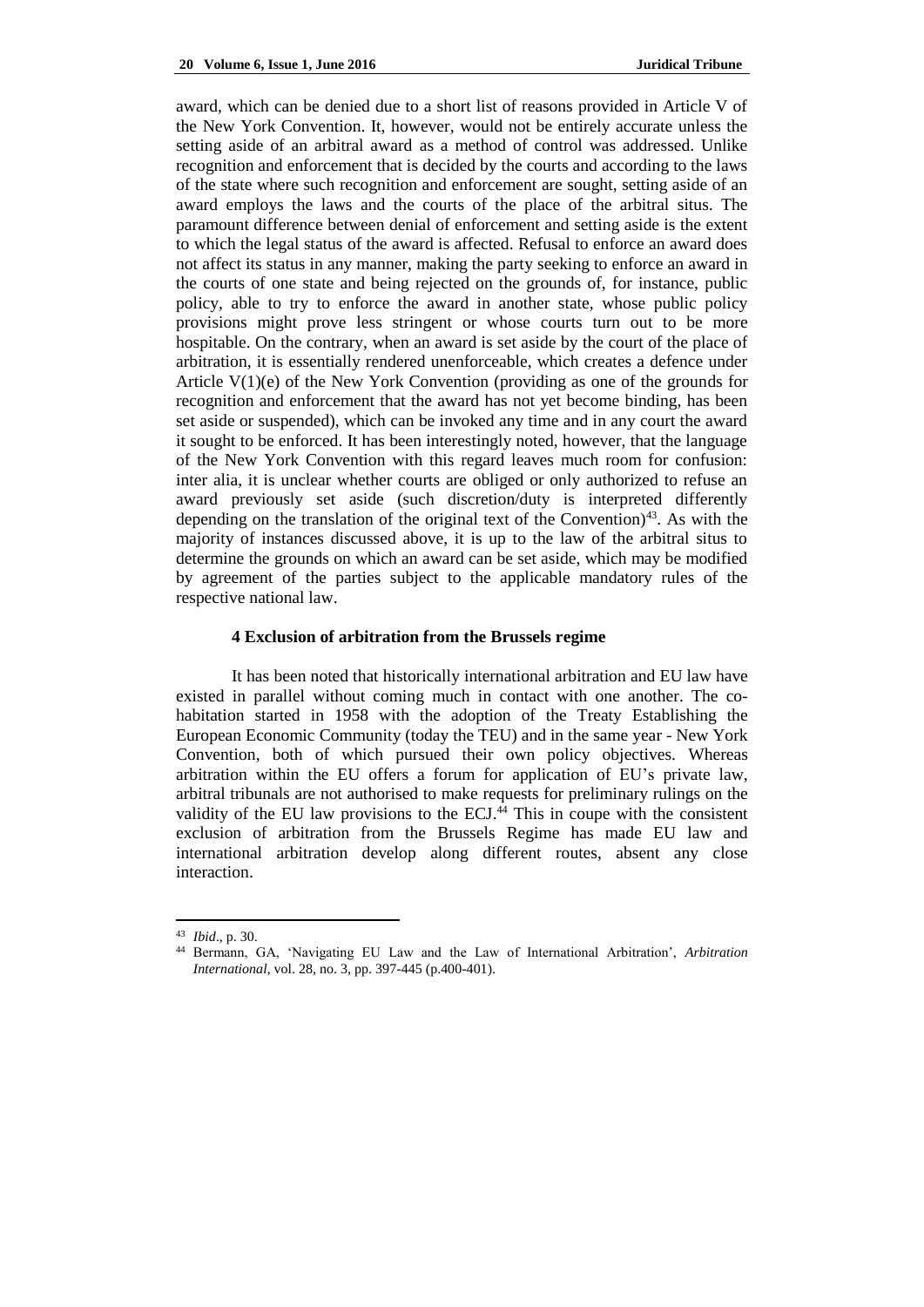At the time Brussels Convention 1968 was negotiated, it has been decided that given the availability of international agreements on arbitration, arbitration shall not be included under its scope. The 1958 New York Convention, which at the time of signing of the Brussels Convention was a decade old, offered worldwide uniformity and legal certainly as regards recognition and enforcement of arbitral awards, whose efficiency could be undermined by regional instruments.<sup>45</sup> Thus, the Brussels Convention did not cover recognition and enforcement of arbitral awards, as well as determination of court jurisdiction relating to questions of arbitration, and recognition on judgments given in proceedings relating to questions of jurisdictions (such as setting aside of an arbitral award) $46$ . After the accession of the UK and Ireland to the Brussels Convention, the scope of the arbitration exclusion has become a matter of opposing views between the common and civil law. Common law advocates maintain that the exclusion should cover all disputes subjected to arbitration, including secondary ones. Civil law approach is to extend the exclusion only to the substantive subject matter of the dispute.<sup>47</sup>

Its successor, the Brussels I Regulation has inherited the arbitration exclusion.<sup>48</sup> The subsequent ECJ case law (most prominently, *Marc Rich*, *Van Uden* and *West Tankers*) has also indicated that the exclusion shall be interpreted broadly, covering any action in Member States courts relating to arbitration be it supervisory, supportive or enforcement.<sup>49</sup> The ruling in *Marc Rich* provides that the Contracting Parties to the Brussels Convention intended to exclude arbitration in its entirety, that is - such measure as appointment of an arbitrator by a national court in the process of setting up of arbitration proceedings shall be also deemed excluded.<sup>50</sup> This stands regardless of whether the New York Convention has been signed by all the Member States and of the fact that it does not cover the procedure for the appointment of arbitrators.<sup>51</sup> By contrast, provisional measures relating to arbitration could be ordered by a national court as such measures are not limited to arbitration but protect a wide array of rights.<sup>52</sup> In *West Tankers* the ECJ ruled that anti-suit injunctions are incompatible with Brussels I Regulation because *in casu* both the subject matter and the preliminary question about the applicability of the arbitration agreement were covered by the scope of the Regulation.<sup>53</sup>The ruling

<sup>&</sup>lt;sup>45</sup> Mr P. Jenard Report on the Convention on jurisdiction and the enforcement of judgments in civil and commercial matters. OJ No C 59/1. Chapter III (IV)(D).

<sup>&</sup>lt;sup>46</sup> Report on the Application of Regulation Brussels I in the Member States presented by Burkhard Hess, Thomas Pfeiffer and Peter Schlosser, Study JLS/C4/2005/03, Rupert-Karls-Universität Heidelberg, 2007. § 116.

<sup>47</sup> Genberg JHE, 'Arbitration in the EU - Where are we heading?', LL.M. Thesis, University of Helsinki, 2014.

 $48$  Article 1(2)(d).

<sup>49</sup> Heidelberg Report supra note, § 106-107.

<sup>50</sup> Case C-190/89 Marc Rich and Co. AG v Società Italiana Impianti PA (1991) ECR I-3855. §18-19.

<sup>51</sup> *Marc Rich*, § 20.

<sup>52</sup> Case C-391/95 Van Uden v Deco-Line (1998) ECR I-07091.

<sup>53</sup> Case 185/07 Allianz SpA and Generali Assicurazioni Generali SpA v West Tankers Inc. (2009) ECR I-663. The facts of the case were the following: Front Comor, a vessel owned by West Tankers and chartered by Erg Petroli SpA collided and caused damage in Syracuse, Italy with a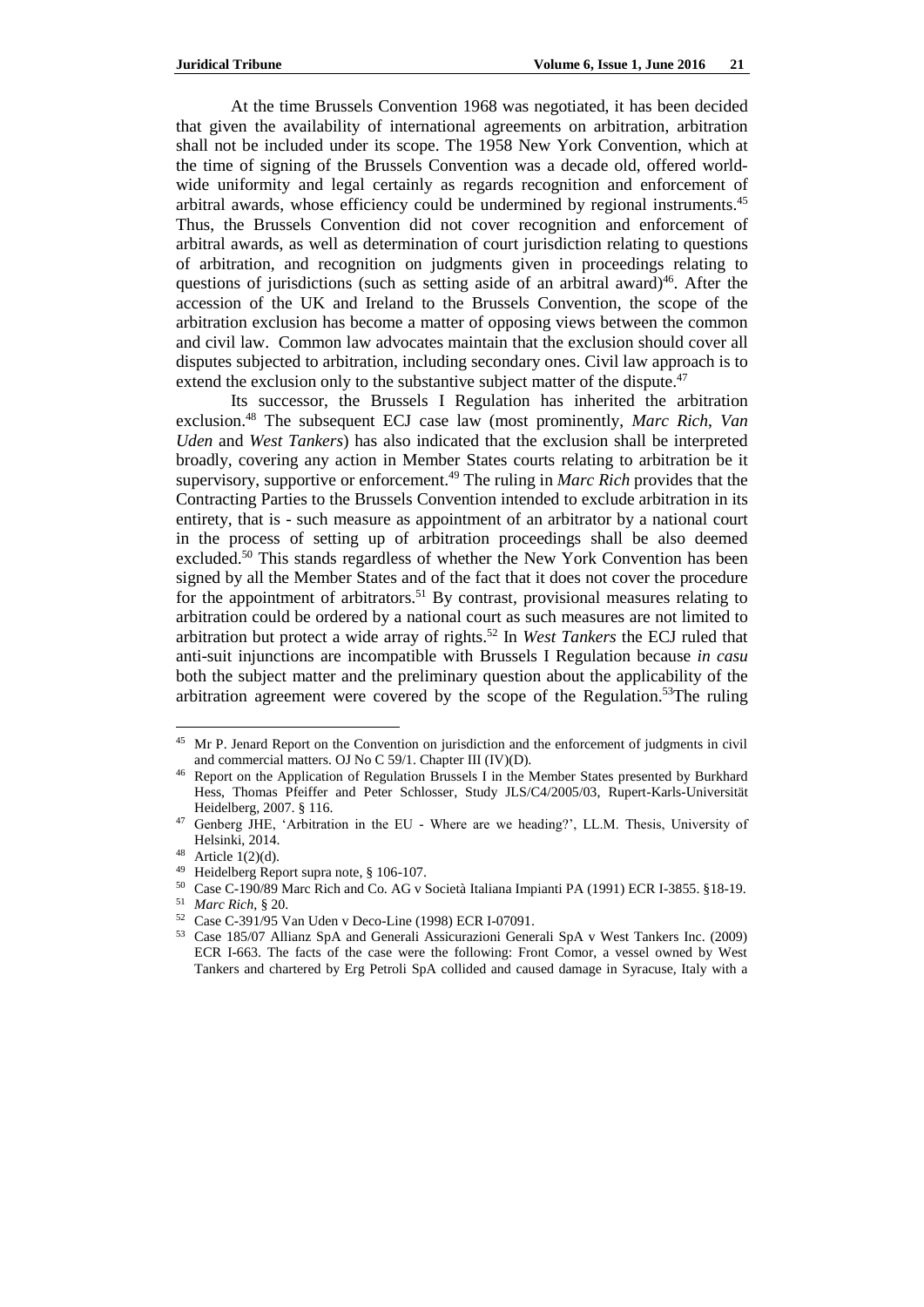means that the courts of one Member State cannot issue an anti-suit injunction to prevent proceedings in a court of another Member State regardless of the fact that such proceedings are in violation of an arbitration agreement between the parties. The decision in *West Tankers* triggered the revision of the arbitration exclusion from the Regulation Brussels I. The Commission Green Paper suggested that the deletion of the arbitration exclusion could improve legal certainty and be beneficial on several occasions.<sup>54</sup> Specifically, in as much as it is agreed that the New York Convention is a fine instrument, which should continue the proper international regulation of arbitration, the relationship of arbitration with the proceedings in the Member States courts could be improved by the deletion of the arbitration exclusion from the Brussels I Regulation. Firstly, complementary to arbitration court proceedings at the place of arbitration could be covered by the Regulation's rules on exclusive jurisdiction, which would contribute to legal certainly and procedural transparency. By the same token, the interim measures issued in support of arbitration would as well be covered by the Regulation's jurisdictional rules. Moreover, parallel proceedings between courts and arbitral tribunals in different Member States would be avoided by streamlining the recognition of judgments that set aside an arbitral award; judgments relating to the validity of an arbitration agreement by introducing a uniform conflict rule; and judgments merging an arbitral award. As is evident now, the Green Paper has been overall more ambitious than the resulting Recast Regulation, including in arbitration related matters, which stayed consistently excluded from the Brussels regime.

The Heidelberg Report, which crowned the consultation with the stakeholders during the revision of the Brussels I Regulation, indicated that the Member States did not perceive it as necessary to extend the scope of the Brussels I Regulation to arbitration and mediation because the New York Convention 1958 was working adequately. Among the arguments voiced against the extension were the following: the adequate functioning of the New York Convention would be compromised<sup>55</sup>; and the enforcement of an arbitration clause is more effective under the national law than it would be under a common European framework<sup>56</sup>.

Recital 12 of the Recast Regulation reinforces the exclusion of arbitration from its scope. It reads that when a court is seized of a matter in respect of which

jetty owned by Erg. The charter arty was governed by English law and all disputes were to be resolved by recourse to arbitration in London. Erg commenced arbitration proceedings in London against West Tankers for the payment of the excess of the damaged covered by insurance. The insurer, Allianz and Generali brought proceedings against West Tankers in the Tribunale di Siracusa (Italy) to recover the paid out to Erg insurance money. West Tankers sought a injunction from the High Court of Justice of England and Wales, Queens Bench Division restraining Allianz and Generali from trying the dispute in the Italian court in violation of the arbitration agreement. The High Court granted the anti-suit injunction. Allianz and Generali appealed arguing that such an injunction is contrary to the Brussels I regulations arbitration exclusion.

<sup>54</sup> Green Paper on the Review of Council Regulation (EC) No 44/2001 on Jurisdiction and the Recognition and Enforcement of Judgments in Civil and Commercial Matters, COM(2009) 175 final.

<sup>55</sup> Heidelberg Report supra note, § 110.

<sup>56</sup> Ibid., § 111.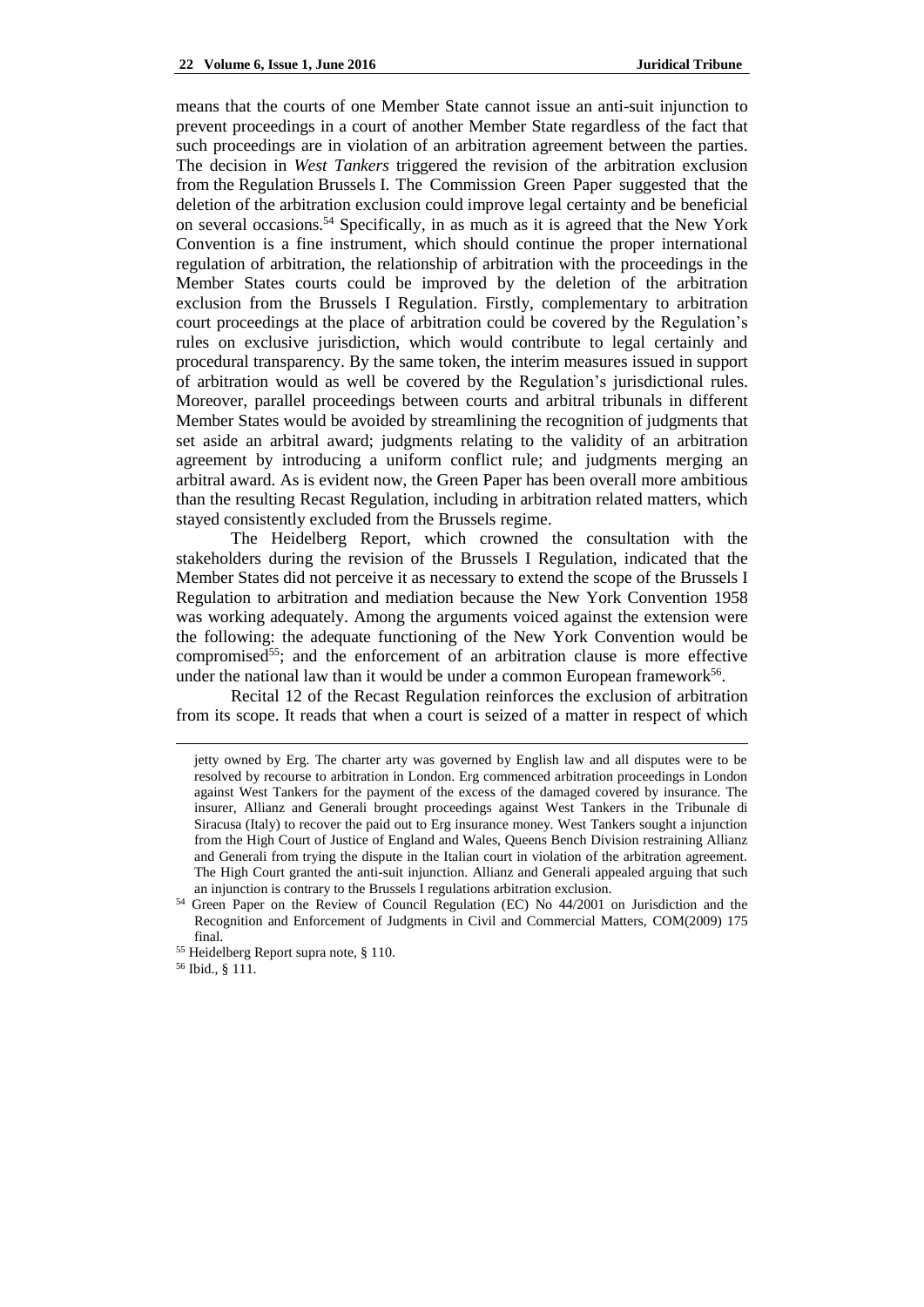the parties have entered into an arbitration agreement, the court may refer the parties to arbitration, stay or dismiss the proceedings, or examine the validity of the arbitration agreement. Furthermore, when a court rules on the validity of an arbitration agreement, the decision is outside the scope of Recast Regulation's recognition and enforcement rules regardless of whether it is a principal issue or an incidental question. Paragraph 3 of the recital specifies, that when a court rules on the validity of an arbitration agreement and finds it null and void, it can still rule on the substance of the dispute. read in conjunction with Article 73 mean that arbitration awards that deal with the same subject matter and are inconsistent can be enforced under the New York Convention, which takes precedence. Finally, the Recital explains that the Recast Regulation does not apply to any action or ancillary proceedings, which relate to the establishment of an arbitral tribunal, powers of arbitrators, etc. Altogether, despite the fact that the clarification of the extent of arbitration exclusion is not in the body of the Recast Regulation but in the Preamble, it is a welcomed development that reduces the voiced ambiguity.<sup>57</sup>

However, despite some clarification offered by the Recast Regulation, there is a concern that the consistent exclusion of arbitration from the harmonised European rules on jurisdiction jeopardises the concept of mutual trust between he Member States.<sup>58</sup>Mutual trust is a notion that lets the Brussels system of jurisdiction function in harmony, that is - when courts of each Member State respect the results reached in the other as well as the right of each court to rule on its own jurisdiction. With the *West Tankers* decision, the court can no longer issue anti-suit injunctions to prevent proceedings that conflict with an arbitration agreement. It is proposed that the *lis pendens* rule favouring the court of the seat of arbitration or arbitral tribunal could be fit to resolve the issue, while being nonintrusive with the provisions of the New York Convention. Moreover, as has been mentioned earlier in this paper, the exclusion of arbitration from the scope of the Brussels Regime leaves the possibility of parallel proceedings between arbitral tribunals and national courts. This compromises the predictability and straightforward application of jurisdictional rules as well as undermines legal certainty.<sup>59</sup>

# **5 Conclusions: state of play and prospective developments**

The characteristic features that ensure arbitration's rapid and consistent increase in popularity as an appealing alternative to litigation is what repeatedly makes the business community keep it on top of the list of dispute resolution mechanisms. What drives the corporate decisions to arbitrate is the possibility to choose the law governing the substance of the dispute, the mutually convenient

<sup>57</sup> Alavi, H & Khamichonak, T 2015, 'A Step Forward in the Harmonisation of European Jurisdiction: Regulation Brussels I Recast', *Baltic Journal of Law & Politics*, vol. 8, no. 2, pp. 159-181.

<sup>58</sup> Dowers, N and Tang, ZS 2015, 'Arbitration in the EU Jurisdiction Regulation: Brussels I Recast and a new Proposal', Groningen Journal of International Law, vol. 3, no. 1, pp. 125-146 (143).

<sup>59</sup> *Ibid*., pp. 144-145.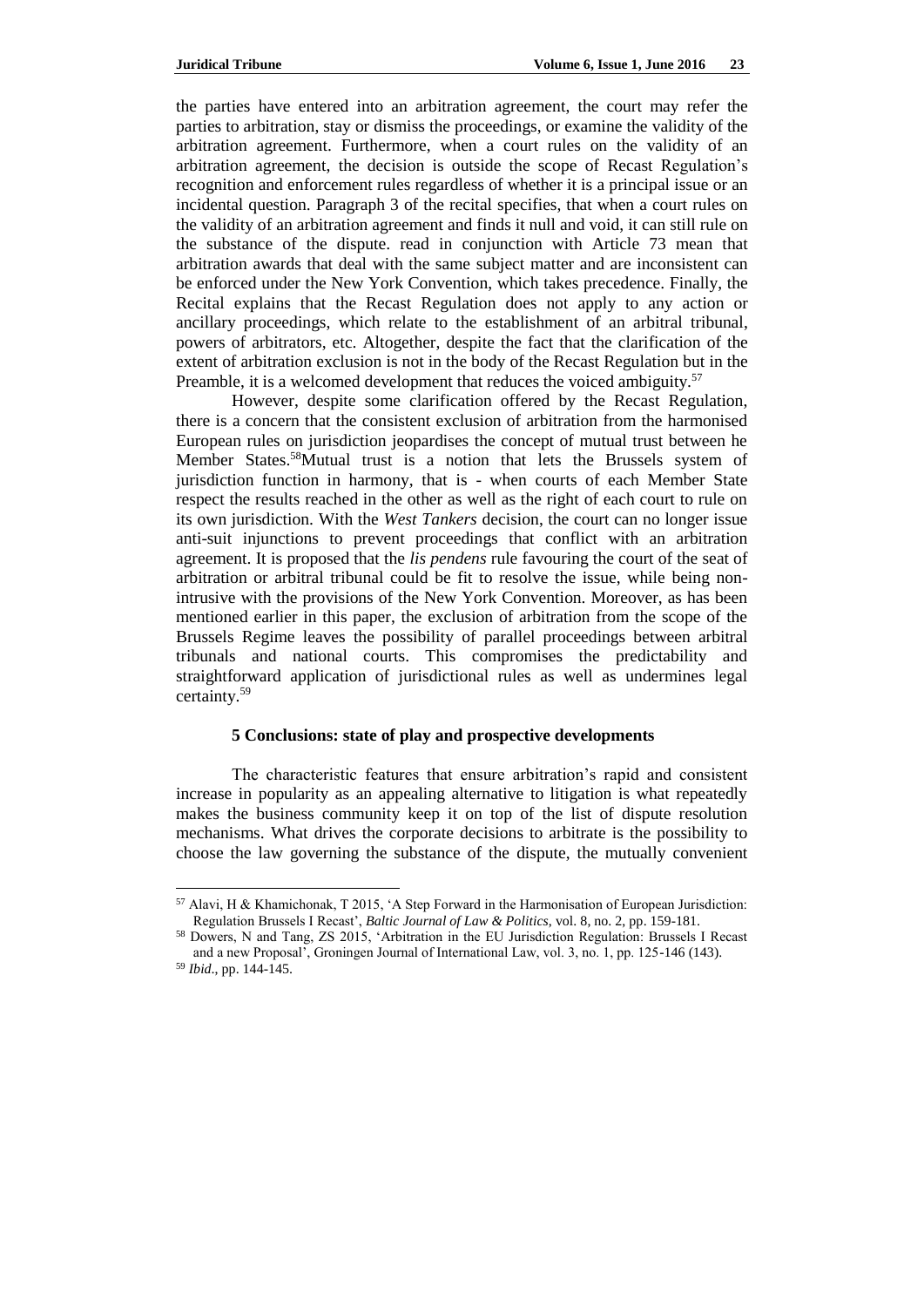place of arbitration, the arbitration institution or arbitration ad hoc, the mechanism of or direct appointment and challenge of arbitrators; as well as the ability to be ensured in the confidentiality of the arbitration proceedings, understand the estimated costs and duration as well as the flexibility of the process<sup>60</sup>. Corporations are increasingly engaging in international business transactions, which makes them seek resolution of inevitable disputes without undermining expanding global business interests. This, in turn, has accelerated competition among states looking to enhance their arbitration laws as well as arbitration institutions aiming at modifying their arbitration rules to catch up with the increasing corporate sophistication and expectations of the parties $^{61}$ .

On the European plane the differing arbitration laws among the Member States has been a question of controversy ever since the creation of the Brussels regime, which harmonises the matters of jurisdiction and the recognition and enforcement of foreign judgments. Since the Brussels Convention 1968 entered into force, the subsequent consistent arbitration exclusion has let the Brussels regime and arbitration relying on the 1958 New York Convention coexist in parallel. However, with the expansion of the EU and the accession of not only continental but common law states, with the controversial ECJ case law and the lack of clarity on the issues in the Brussels regime instruments, the exclusion of arbitration has grown into a matter of heated debate. Despite the many advocates in favour of abandoning the exclusion and welcoming arbitration within the scope of the recast Regulation, it has been excluded once again, ever so firmly. In as much as the voiced concerns have been addressed to some extent in that the scope of the exclusion was somewhat clarified, many scholars and practitioners alike claim that clarification will not resolve the real possibility of parallel proceedings and the resulting lack of legal certainty, which the Brussels regime has sought to protect. Perhaps, it is time for arbitration to be included in the EU legal landscape, either as part of the Brussels Regulation or as a separate instrument, adopting some of the ambitious ideas proposed in the Commission Green Paper.

### **Bibliography**

- 1. Carr, I & Stone, P 2014, *International Trade Law*, 5<sup>th</sup> edn, Routledge, UK.
- 2. Moses, M 2014, 'Arbitration/Litigation Interface: The European Debate', *Northwestern Journal of International Law & Business*, vol. 35, no. 1, pp. 1-47.
- 3. Bermann, GA, 'Navigating EU Law and the Law of International Arbitration', *Arbitration International*, vol. 28, no. 3, pp. 397-445.
- 4. Palacean, C 2009 , 'Forms of arbitration in international trade', *Law Annals Titu Maiorescu University*, vol. 7, pp. 117 – 128.

<sup>60</sup> Nobles, KC 2012 - 2013, 'Emerging Issues and Trends in International Arbitration', *California Western International Law Journal*, vol. 43, pp. 77 – 108.

<sup>61</sup> *Ibid*., p. 78.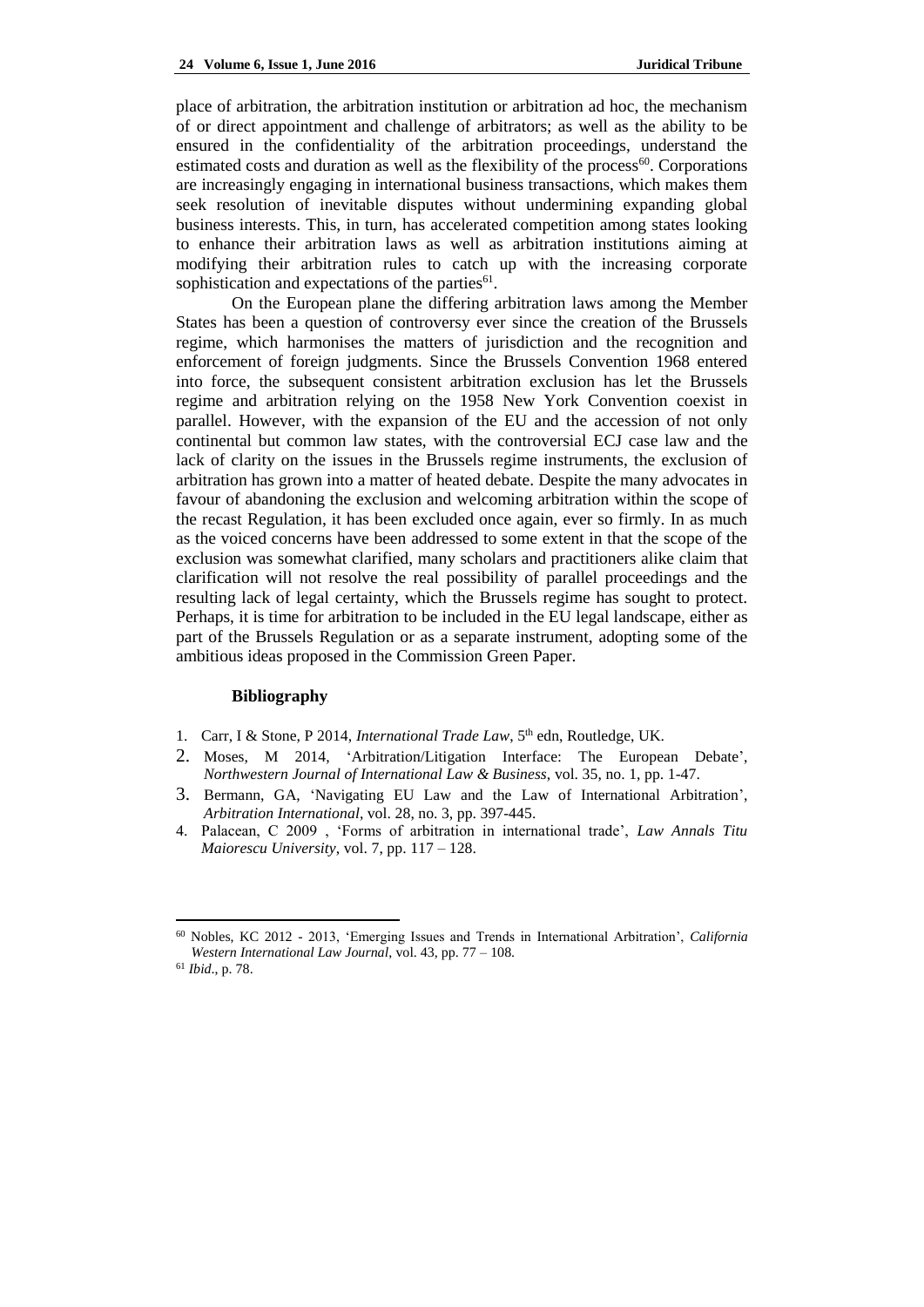- 5. Alavi, H & Khamichonak, T 2015, 'A Step Forward in the Harmonisation of European Jurisdiction: Regulation Brussels I Recast', *Baltic Journal of Law & Politics*, vol. 8, no. 2, pp. 159-181.
- 6. Dr. Al-Baharna, HM 1994, 'International Commercial Arbitration in a Changing World', *Arab L. Q*., vol. 9, pp. 144 – 157.
- 7. Bassler, WG 2013, 'The Symbiotic Relationship Between International Arbitration and National Courts', *Dispute Resolution International*, vol. 7, no. 2, pp. 101 – 118.
- 8. Bisho, D, 'Combatting arbitral terrorism: anti-arbitration injunctions increasingly threaten to frustrate the international arbitral system', King & Spalding, Houston.
- 9. Dowers, N and Tang, ZS 2015, 'Arbitration in the EU Jurisdiction Regulation: Brussels I Recast and a new Proposal', Groningen Journal of International Law, vol. 3, no. 1, pp. 125-146
- 10. Falconer, C & Bouchenaki, A 2010, 'Protective Measures in International Arbitration', *Business Law International*, vol. 11, no. 3, pp. 183 – 194.
- 11. Ferguson, SM 2003, 'Interim Measures of Protection in International Commercial Arbitration: Problems, Proposed Solutions, and Anticipated Results', *Currents International Trade Law Journal*, vol. 12, pp. 55 – 67.
- 12. Genberg JHE, 'Arbitration in the EU Where are we heading?', LL.M. Thesis, University of Helsinki, 2014.
- 13. Gelander, JL 1997, 'Judicial Review of International Arbitral Awards: Preserving Independence in International Commercial Arbitrations', *Marquette Law Review*, vol. 80, no. 2, pp. 625 – 644.
- 14. Nobles, KC 2012 2013, 'Emerging Issues and Trends in International Arbitration', *California Western International Law Journal*, vol. 43, pp. 77 – 108.
- 15. Lew, JDM 2009, 'Does National Court Involvement Undermine the International Arbitration Process?', *American University International Law Review*, vol. 24, no. 3, pp. 489 – 537.
- 16. Redfern, A, Hunter, M, Blackaby, N & Partisides C 2004, *Law and Practice of International Commercial Arbitration*, 4<sup>th</sup> edn., Sweet & Maxwell Ltd, London, UK.
- 17. Prof. Williams, DAR 2012, '*Defining the role of the court in modern international commercial arbitration'*, SMU Asian Arbitration Lecture, Singapore, 2012.
- 18. Mr P. Jenard Report on the Convention on jurisdiction and the enforcement of judgments in civil and commercial matters. OJ No C 59/1. Chapter III (IV)(D).
- 19. Green Paper on the Review of Council Regulation (EC) No 44/2001 on Jurisdiction and the Recognition and Enforcement of Judgments in Civil and Commercial Matters, COM(2009) 175 final.
- 20. Report on the Application of Regulation Brussels I in the Member States presented by Burkhard Hess, Thomas Pfeiffer and Peter Schlosser, Study JLS/C4/2005/03, Rupert-Karls-Universität Heidelberg, 2007. § 116.
- 21. UNCTAD Course on Dispute Settlement: International Commercial Arbitration, United Nations, 2005, New York and Geneva.
- 22. UNCITRAL Model Law on International Commercial Arbitration (1958) with amendments as adopted in 2006.
- 23. United Nations Convention on the recognition and enforcement of foreign arbitral awards (the New York Convention), United Nations Conference on International Commercial Arbitration, 1958.
- 24. Regulation No 44/2001 on Jurisdiction and the Recognition and Enforcement of Judgments in Civil and Commercial Matters, OJ 2001 L 12 p. 1.